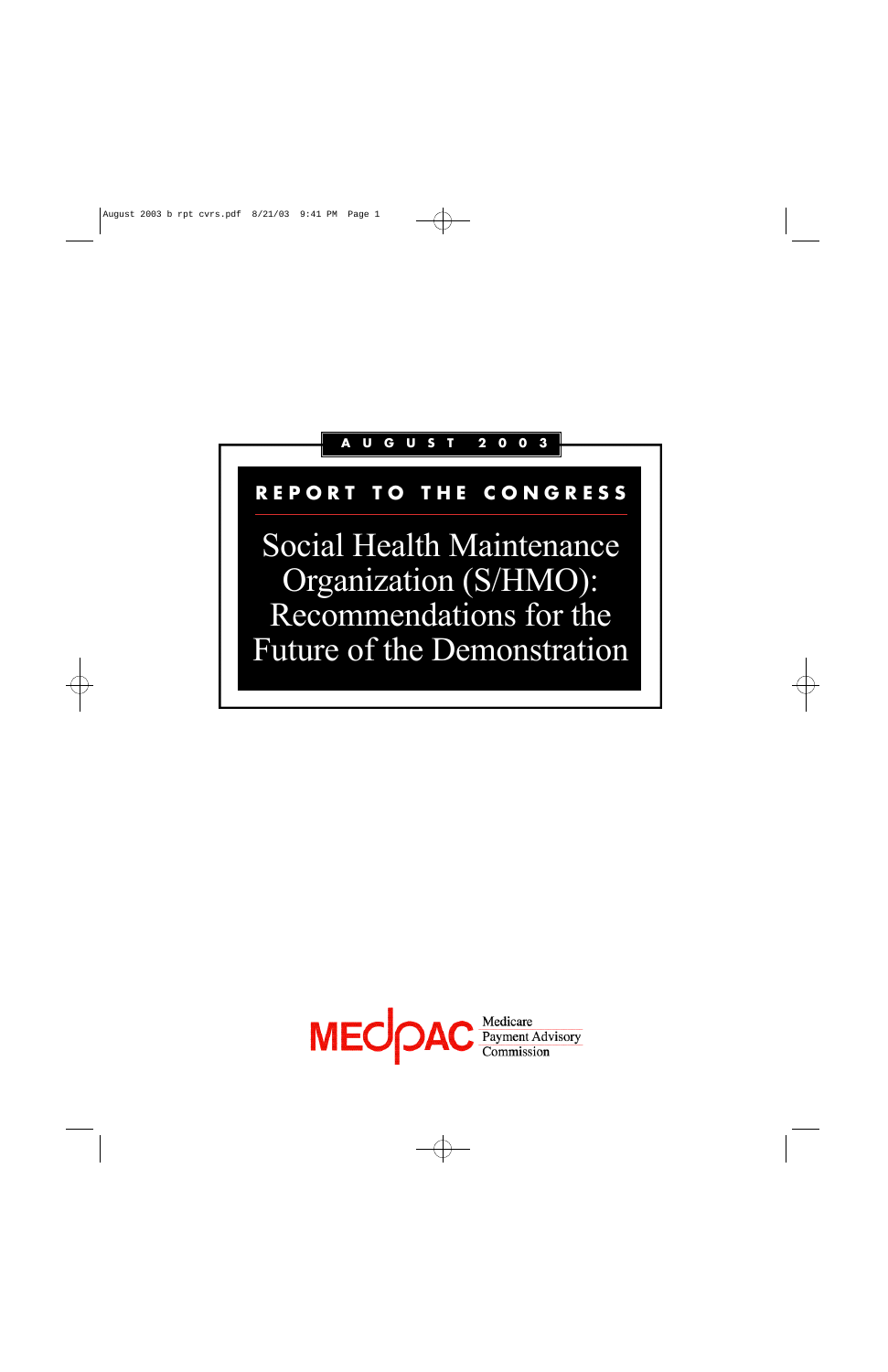# **Executive summary**

The social health maintenance organization (S/HMO) demonstration tests a model of service delivery intended to integrate acute, chronic, and long-term care. It has operated since 1985 and been evaluated twice. The Secretary of Health and Human Services submitted the final report of his evaluation of the S/HMO to the Congress on February 28, 2003. The Balanced Budget Refinement Act of 1999 required MedPAC to submit recommendations regarding the project to the Congress no later than six months after the Secretary submits the final evaluation report. We have reviewed the evaluations and are submitting our recommendations on the future of the demonstration and on the issue of risk adjustment for frail beneficiaries.

Two evaluations found no conclusive evidence of positive effects on beneficiary health or functioning. They found that the demonstration did not consistently reduce hospital use or long-term nursing facility use or consistently deliver superior quality care. Any favorable effects on service use and use of preventive care were attributable to general characteristics of tightly organized managed care rather than to the features of the model being tested in the demonstration.

Our concern with equity for plans and beneficiaries leads us to conclude that all beneficiaries should be able to receive the same benefit package regardless of where they live and that certain plans should not be advantaged relative to other plans. Equity in payment and coverage policies requires that Medicare treat similar health plans and providers the same unless a payment differential is warranted based on the performance of an organization.

S/HMOs are currently paid more than regular Medicare+Choice (M+C) plans and are mandated to provide certain additional services. Since there is no clear evidence that S/HMOs improve outcomes or reduce costs, and since S/HMOs and Medicare+Choice plans enroll similar types of members, converting S/HMOs to Medicare+Choice and paying them as M+C plans is appropriate. At its April 2003 public meeting, the Commission agreed to recommend that plans participating in the S/HMO demonstration be converted to Medicare+Choice coordinated care plans on December 31, 2003.

Medicare makes risk-adjusted payments to Medicare+Choice plans to improve the accuracy of payments to plans that enroll a cross section of beneficiaries, but refinements may be needed for those plans that concentrate on certain types of enrollees. Thus, the Commission also recommends that the Secretary of Health and Human Services study payment adjustments for the frail population in the Medicare+Choice program.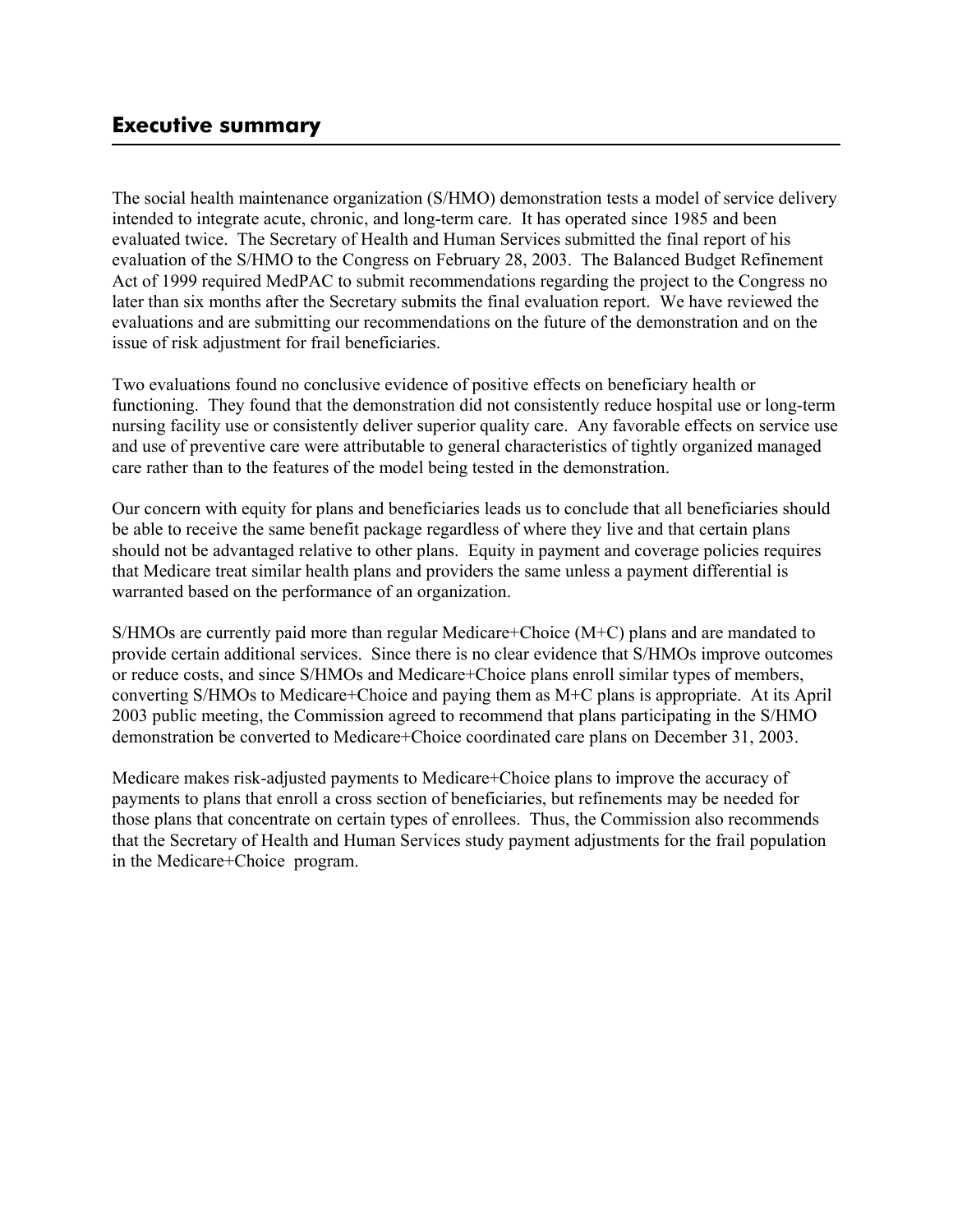# **Social health maintenance organization (S/HMO): recommendations for the future of the demonstration**

. . . . . . . . . . . . . . . . . . . . . . . . . . . . . . . . . . . . . . . . . . . . . . . . . . . . . . . . . . . . . . . . . . . . . . . . . . . . . . . . . . . . . . . . . . . . . .

. . . . . . . . . . . . . . . . . . . . . . . . . . . . . . . . . . . . . . . . . . . . . . . . . . . . . . . . . . . . . . . . . . . . . . . . . . . . . . . . . . . . . . . . . . . . . .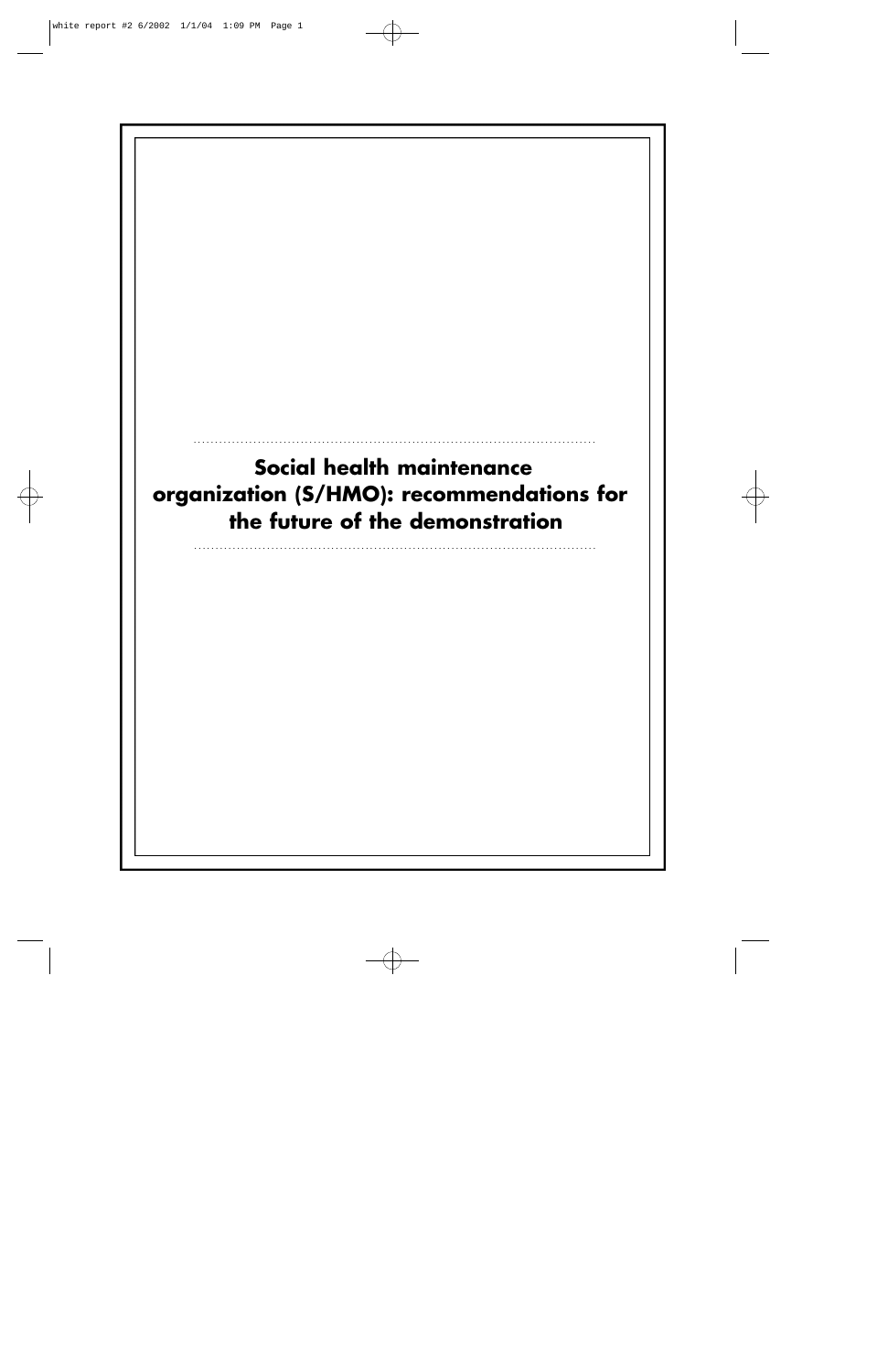# **RECOMMENDATIONS**

**1** The Commission recommends that, at the conclusion of the demonstration on December 31, 2003, the Secretary request that the existing social health maintenance organization (S/HMO) plans apply to participate in the Medicare+Choice program as coordinated care plans. The benefit mandate would end. During the transition period from 2004 through 2007, comprehensive risk adjustment applied to the S/HMO plans should be the same as for Medicare+Choice plans and the 5.3 percent would be phased out.

#### **\*YES: 15 • NO: 0 • NOT VOTING: 0 • ABSENT: 2**

 **2** The Secretary should consider making payment adjustments for frail populations. Options may include using administrative data, survey data, or statistical modifications to the CMS HCC risk-adjustment model. After 2007 the Secretary should set capitation payments for frail beneficiaries based on their characteristics, if frailty adjustment is found to be necessary. This adjuster could either be a component of the risk adjustment or a separate frailty adjuster.

 **\*YES: 15 • NO: 0 • NOT VOTING: 0 • ABSENT: 2** 

 **\*COMMISSIONERS' VOTING RESULTS**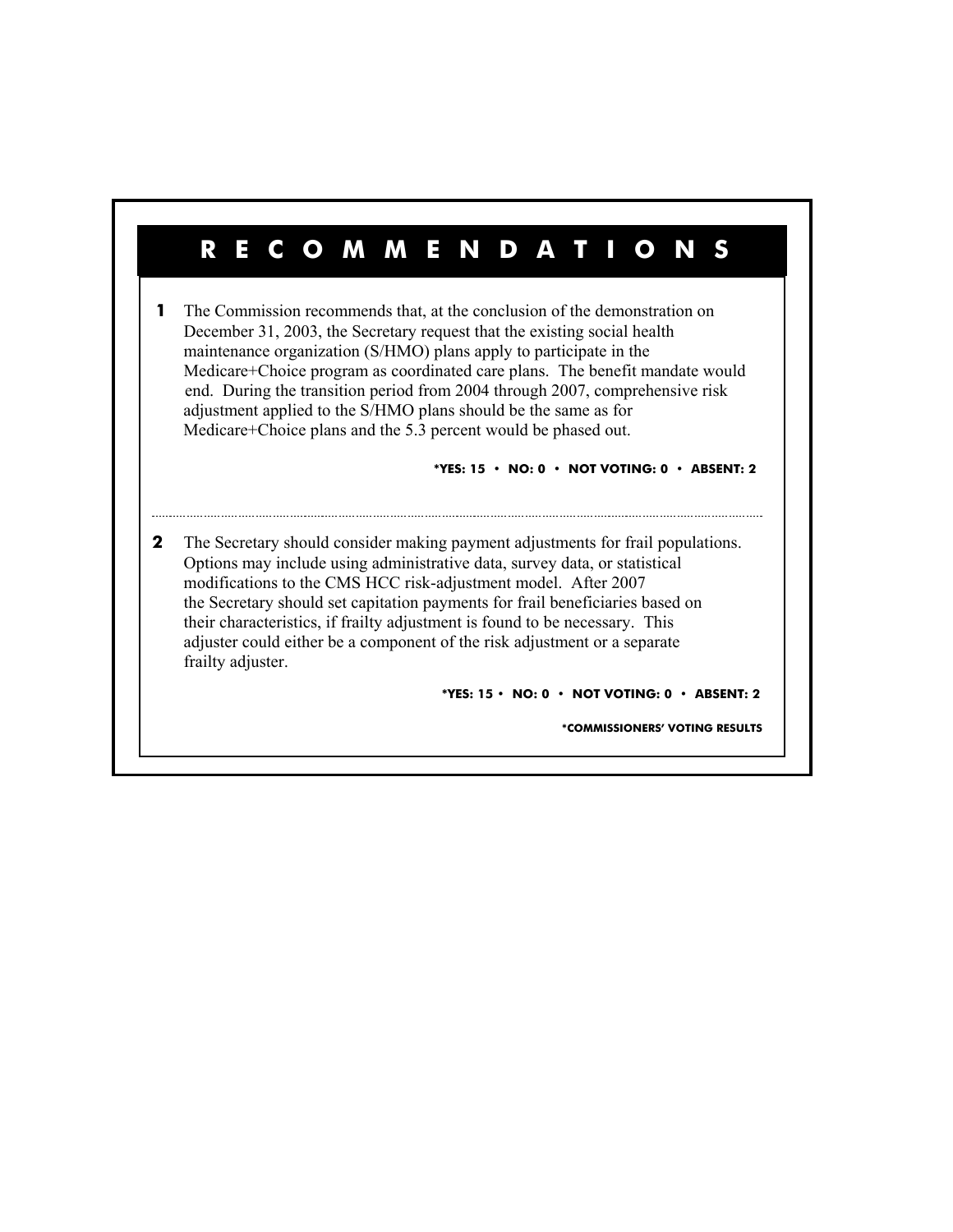S the number of Medicare beneficiaries with multiple chronic conditions increases,<br>policymakers have become interested in innovations in their care. Techniques of chronic care<br>have advanced in recent years. In combination policymakers have become interested in innovations in their care. Techniques of chronic care care, economic growth, and improved health care early in life, changes in medical technology and new medications for chronic conditions have contributed to reduced disability at older ages (Cutler 2001).

The Medicare program has long supported the development of new models of care and the spread of information on promising care techniques. Innovative approaches are tested in demonstrations that are intended to rigorously examine alternatives and identify options that promote quality care and are cost effective. When effective programs are identified and their features analyzed, the results are made available to encourage replication and adoption of proven techniques by other professionals in the field.

The social health maintenance organization (S/HMO) demonstration is an example of interest in new models of care. The first four plans under S/HMO I began in 1985. When the evaluation found that model did not have the desired result (DHHS 2003), a second generation model was developed. But the first model was allowed to continue as well. Only one S/HMO II plan was actually started, in 1996.

The Centers for Medicare & Medicaid Services (CMS) submitted the final evaluation report on the S/HMO demonstration in February 2003. It also announced its plans to bring S/HMOs on to riskadjusted payment using the phase-in schedule mandated by the Benefits Improvement and Protection Act of 2000 (BIPA) for all Medicare+Choice (M+C) plans, with some modifications, as discussed below (CMS 2003a). The evaluation report provides the Congress and the Secretary an opportunity to decide whether the social health maintenance organization is an effective model of chronic care and to determine the lessons that the Medicare program can derive from the demonstration. The Balanced Budget Refinement Act of 1999 required MedPAC to submit recommendations regarding the project to the Congress no later than six months after the Secretary submitted the final evaluation report.

The Commission, in this report, reviews the experience with the S/HMO and considers the demonstration in the context of recent developments in chronic care and disease management. We begin with a description of the S/HMO model—what it does, how it is financed, and how it has evolved. We review both the policy context in which the model arose and the history of the two generations of the S/HMO model. We then detail results of the extensive evaluations of this longrunning demonstration. Finally, we review the policy issues surrounding this model and, based on three principles that should guide further consideration of the future of the demonstration, recommend that S/HMOs be converted to Medicare+Choice plans on December 31, 2003.

# **The Social Health Maintenance Organization Model**

The S/HMO is a managed care model that seeks to integrate acute and long-term care. The model includes two types of plans, S/HMO I and S/HMO II. The first generation S/HMO I model, founded in the 1980s, emphasizes case management. The second generation S/HMO II plan, established in 1996, emphasizes geriatric care and more comprehensive case management. All plans are paid rates that are 5.3 percent more than those paid to regular M+C plans in the same county and are required to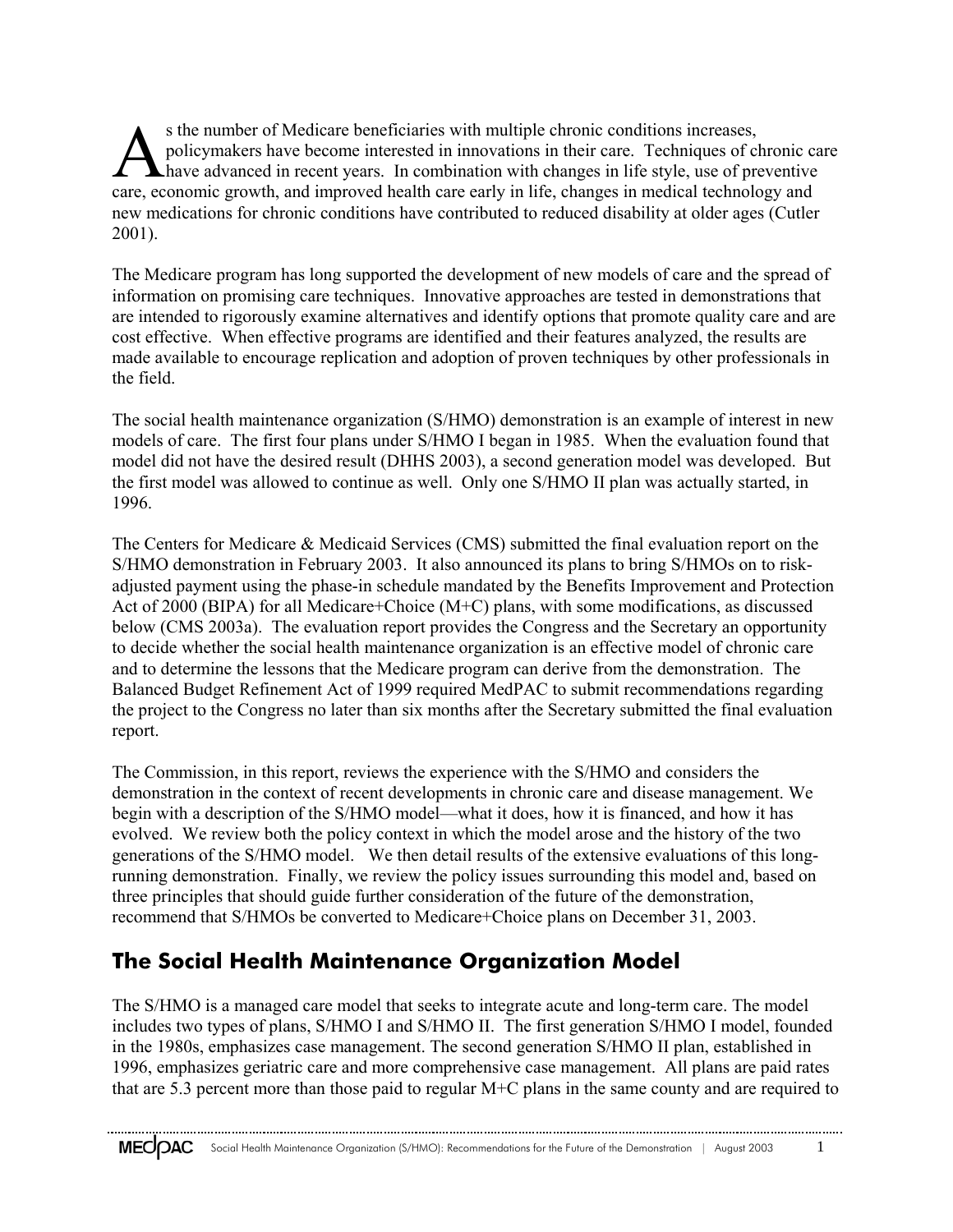provide expanded benefits. Currently, four plans are in operation. The smallest, Kaiser in Portland, has 4,500 members, and Elderplan in New York has 12,000. Two other plans, SCAN in Long Beach and Health Plan of Nevada (HPN), each have approximately 50,000 for a total of around 115,000 (Table 1). The first three are the first generation plans founded in 1985 and HPN is the sole second generation plan.

| S/HMO Plans: December 1998 - July 2003 |  |
|----------------------------------------|--|
| Enrollment                             |  |
| December<br>July<br>2002<br>2003       |  |
| 11,812<br>10,699                       |  |
| 55,092<br>50,883                       |  |
| 4,475<br>4,351                         |  |
| 42,166<br>47,725                       |  |
| 114,895<br>112,308                     |  |
|                                        |  |

Source: CMS Medicare managed care monthly report.

## **What S/HMOs provide**

The S/HMO tests a model of service delivery and financing intended to furnish acute, chronic, and long-term care, along with the services deemed important to a smooth transition between these types of care. These services include care coordination and screening of enrollees to identify frail beneficiaries for whom use of community-based long-term care is expected to reduce the need for institutional care.

Depending on their health status, enrollees in S/HMOs can receive up to three types of benefits: basic Medicare, supplemental (such as prescription drugs and eyeglasses), and expanded care (such as personal care and homemaker services). All enrollees are entitled to basic and supplemental benefits. In the S/HMO I plans, only enrollees determined to be nursing home certifiable under their state's Medicaid standards may use the expanded care benefits, which include intermediate nursing care, homemaker and chore services, personal health aide care, medical transportation, adult day health care, respite care, and case management.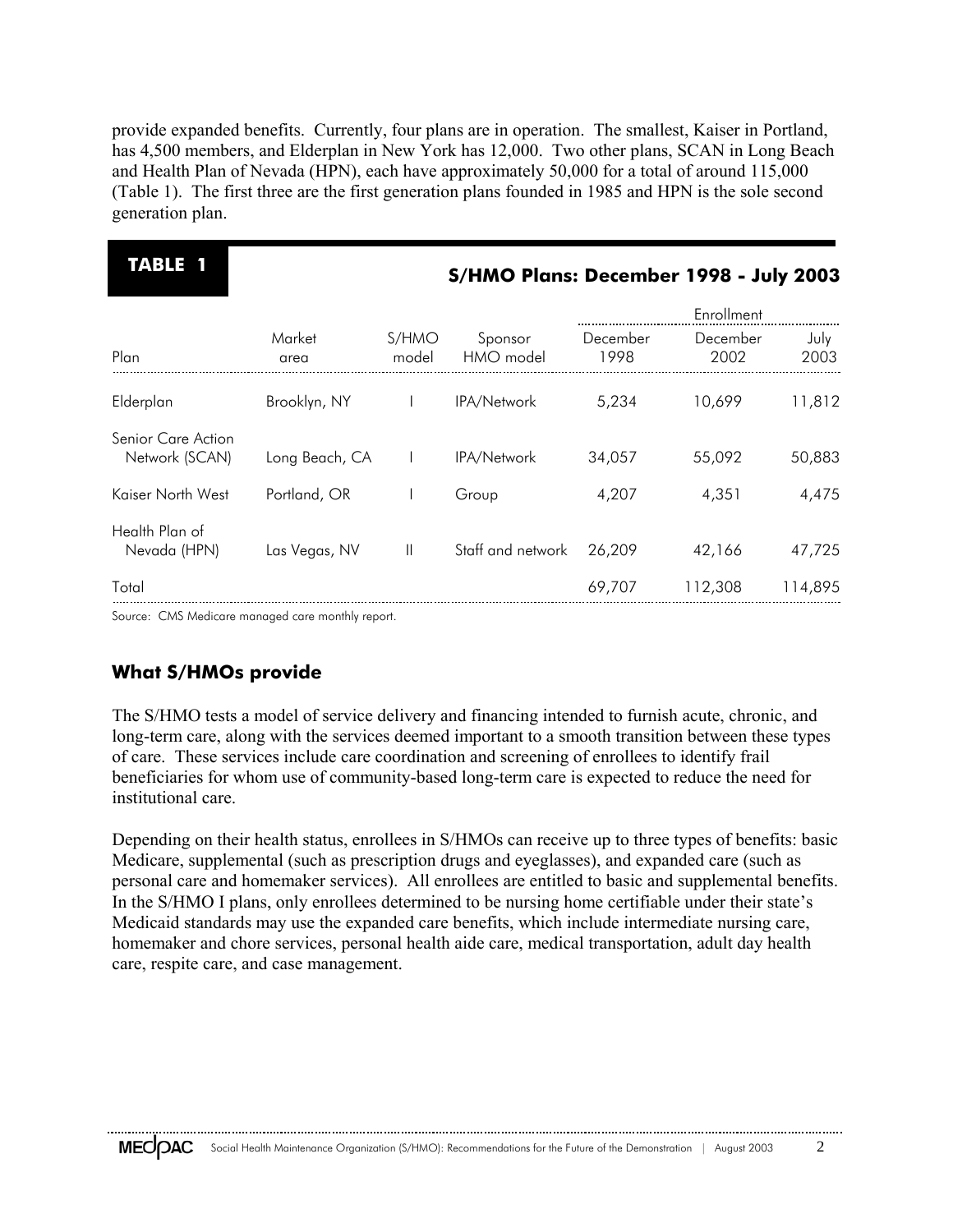The S/HMO plans offer these services hoping to forestall or reduce the use of expensive medical—particularly institutional—care. For example, providing home and community-based care to some beneficiaries, it was hoped, would keep them from being admitted to a nursing home. Another feature of the S/HMO is the notion of integrating care delivery between acute and long-term care—that is, someone within the plan would track and coordinate all of these services to avoid duplication and to share information about the patient.

An early evaluation (Harrington et al. 1993), however, found that the S/HMO I plans did not effectively integrate acute and long-term care. Coordination between case managers (generally social workers) and physicians was poorly developed. Results on the use of institutional care were mixed. On the one hand, S/HMO members had higher nursing home costs; on the other hand, they had lower hospital costs than fee-for-service beneficiaries with similar medical conditions. The conclusion was that the first-generation sites had not achieved their objective of care integration with reduced institutional care use (DHHS 2003). Based on these findings, the Health Care Financing Administration (HCFA) developed a second-generation model.

One goal of the S/HMO II demonstration that differs from S/HMO I was to incorporate practices that geriatricians have developed into the operations of the plan. These practices include comprehensive geriatric assessment for certain patients, treatment of functional problems, and a team approach that brings together nurse practitioners, pharmacists, and other health care professionals. In S/HMO II, these benefits are not limited to those who are nursing home certifiable; they are also provided to all those identified as high-risk for needing nursing home care.

## **How S/HMOs are paid**

Both types of S/HMO plans are paid on a capitation basis and both are paid 5.3 percent more than the Medicare+Choice county payment rates. This additional payment is meant to cover expanded benefits not covered by Medicare Part A or Part B. It is a holdover from the years when managed care payments were set to 95 percent of fee-for-service payments for a county—S/HMOs were to be paid 100 percent of these amounts.

Payments to S/HMO plans reflect the characteristics of their members, but the specific approach varies by the generation of the demonstration. First generation S/HMO plans use a variation on the demographic risk adjusters used for Medicare+Choice payments that incorporates a factor to reflect nursing home certifiable status. Payments for community residents who meet nursing home certifiable criteria are increased and payments for other community beneficiaries are reduced with the intent to make aggregate payments to each plan equal to payments using Medicare+Choice demographic factors. By contrast, the payment method for the second generation plan is based on results of a regression model. Payment reflects a member's sex, presence of ten chronic conditions, ability to perform three activities of daily living and one instrumental activity of daily living, selfreported general health rating, and ability to walk a quarter of a mile. CMS is dropping both payment methods and, starting in 2004, will phase in Medicare+Choice risk-adjusted payment and add a frailty adjustment as discussed in detail below.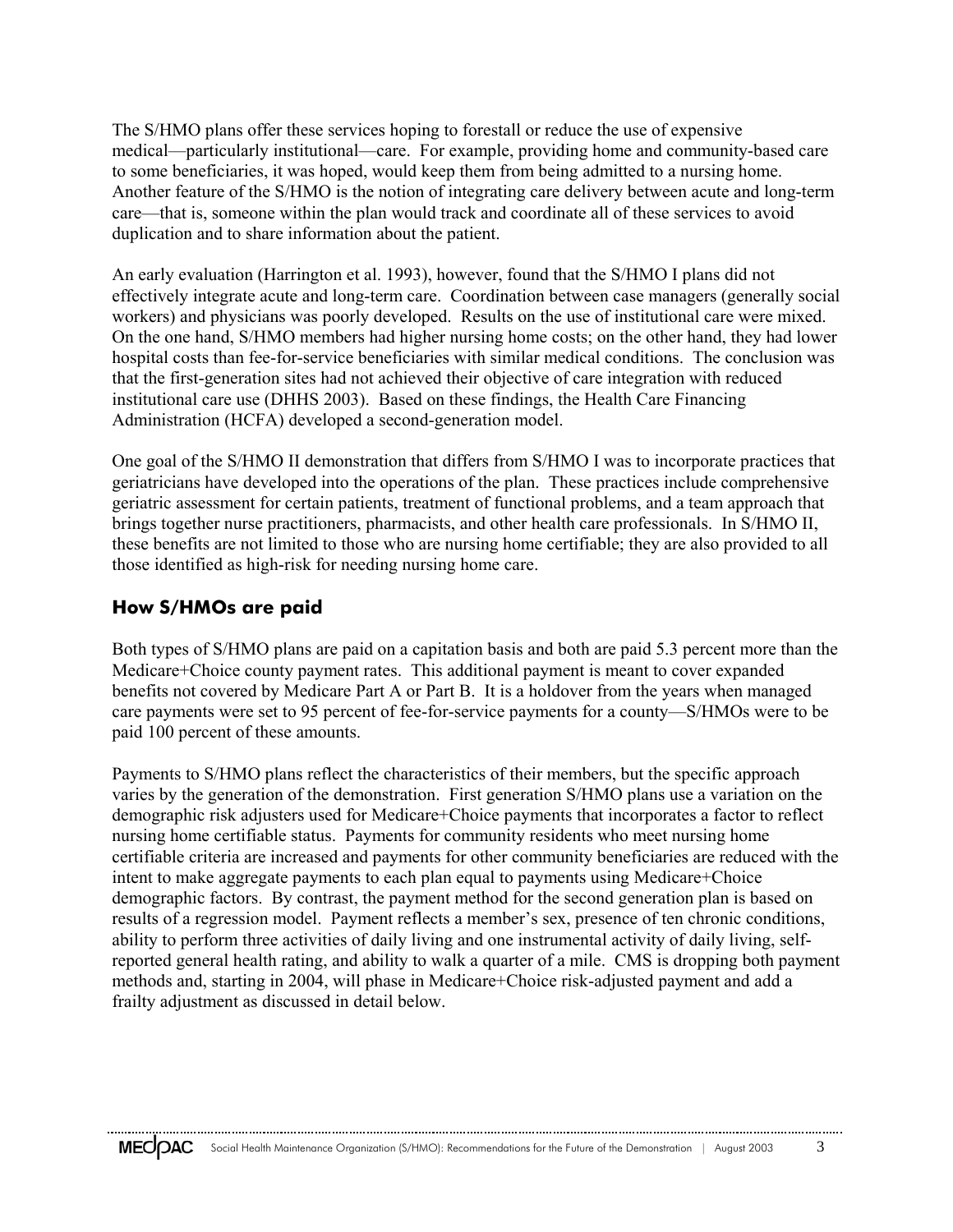## **Policy context: care for beneficiaries with chronic conditions**

The Congress has long expressed concern for developing protocols in the Medicare program that both improve quality of care and reduce unnecessary expenditure. Since care for chronic conditions is an important concern, new models for approaching the issue have long been encouraged. This provides the context in which the S/HMO and other demonstration projects evolved.

The social health maintenance organization demonstration was started in 1985 and was an early experiment with approaches to care for elderly populations in need of care for chronic illnesses. At the time the demonstration was conceived, policymakers hoped that providing the enhanced benefits (e.g., community-based long-term care, personal health aide services) would lead to better outcomes and less use of institutional care. The S/HMO is now the longest running demonstration of care for the chronically ill.

CMS (formerly HCFA) has tested several other major approaches to chronic and long-term care since the beginning of Medicare. The first line of analysis was to see whether community-based long-term care (e.g., home health) would reduce the use of more expensive nursing home care. The On Lok demonstration, a test of a model of community-based long-term care which began in 1972, provided the basis for the Program of All-Inclusive Care for the Elderly (PACE) long-term care demonstration, now a permanent Medicare program. The National Long Term Care Channeling demonstration provided home and community-based care management between 1981 and 1985. Studies of the demonstration found that the intervention did not reduce cost.

Nevertheless, the Congress continued to express its concern over the value of care coordination for high-cost and vulnerable populations, specifically around questions of care management (e.g., disease management). The Omnibus Budget Reconciliation Act of 1990 (OBRA 1990) mandated that HCFA sponsor demonstrations of case management services for beneficiaries with high-cost conditions. Three demonstration sites for beneficiaries in fee-for-service were chosen and operated from October 1993 through November 1995. An evaluation found no impact on Medicare spending or beneficiary self-care or symptom control. It attributed these results to lack of physician involvement in case management, lack of project focus, inadequate case manager expertise, and absence of financial incentives (Schore et al. 1999).

The Balanced Budget Act of 1997 (BBA) authorized the Secretary to conduct demonstration projects to evaluate methods, such as case management and other models of coordinated care, that improve the quality of care and reduce Medicare expenditures. It authorized a demonstration with at least nine sites for beneficiaries with chronic illnesses who receive care in fee-for-service Medicare. In 2001, CMS chose 15 sites for a pilot program providing disease and case management services. It sponsored a study of best practices in coordinated care. The BBA required a report to Congress on the demonstration at least two years after the April 2002 start of the demonstration and authorized the Secretary to act on demonstration findings.

CMS was mandated by BIPA in 2000 to conduct demonstrations of disease management in the feefor-service beneficiary population. In response, CMS is reviewing proposals for a capitated disease management demonstration to test disease management techniques for frail and dual-eligible beneficiaries with chronic conditions. The demonstration is expected to start in January 2004.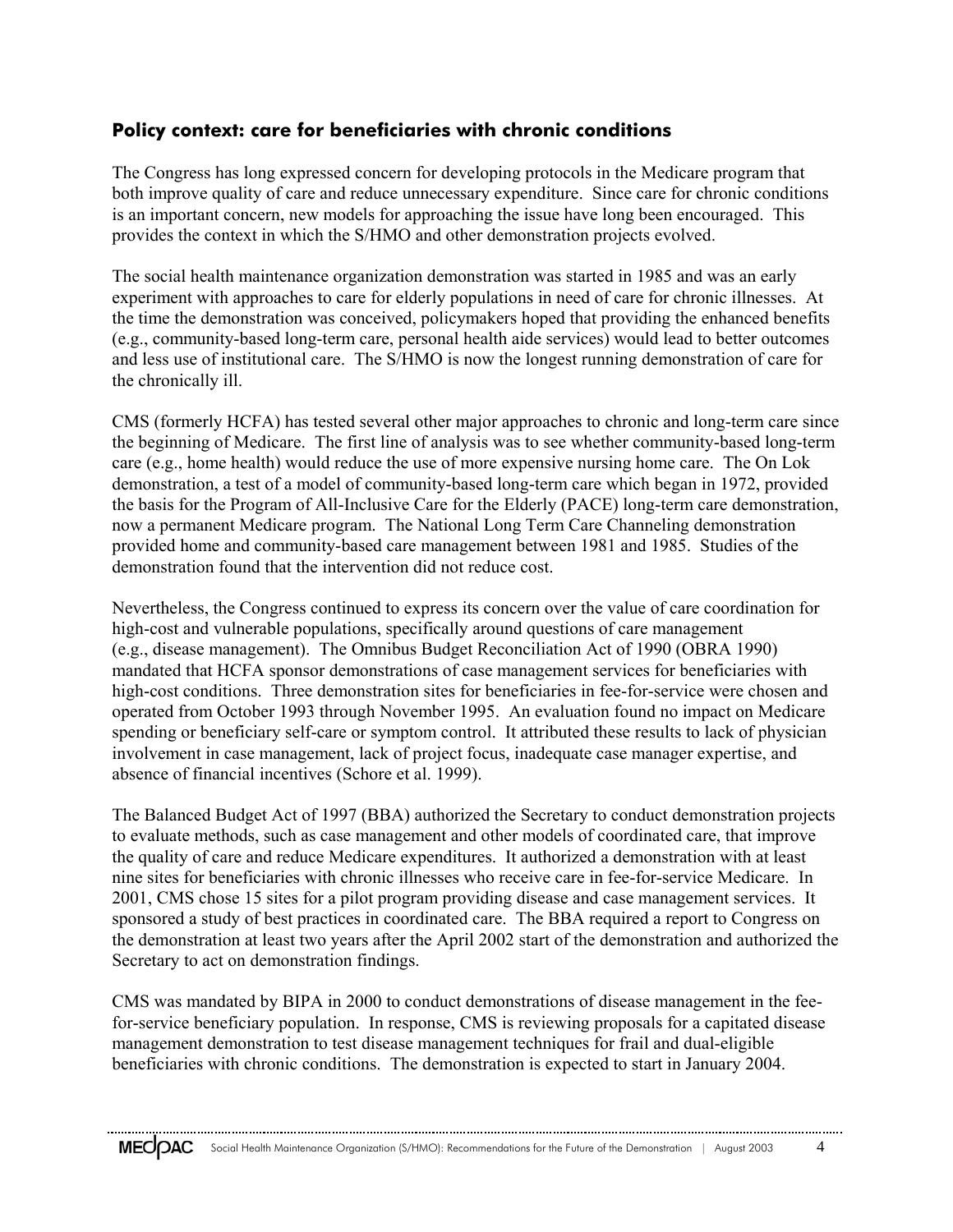Medicare managed care plans, although not demonstrations, have developed a variety of approaches to care management and expanded Medicare benefits. Most large Medicare managed care plans use some form of case management (National Chronic Care Consortium 1997). Many have offered a wide range of extra benefits, although the generosity has varied by geographic area and over time. In 1990, approximately one-third of plans offered outpatient drug benefits, increasing to one-half in 1995 (CMS 1990, 1995). Plans have reduced this coverage, with the proportion of enrollees in coordinated care plans with drugs in the lowest-cost plan declining from 84 percent in 1999 to 69 percent in 2003 (CMS 2003c). S/HMOs offer benefits similar to those of Medicare+Choice plans in their market areas (Table 2).

# **TABLE 2**

## **Social health maintenance organization and Medicare+Choice benefits by market area**

|                                                   | Kaiser Permanente   | <b>SCAN</b> |           | Health plan      |
|---------------------------------------------------|---------------------|-------------|-----------|------------------|
| Characteristics                                   | Senior Advantage II | Health Plan | Elderplan | of Nevada        |
|                                                   |                     |             |           |                  |
| Number of Medicare+Choice                         |                     |             |           |                  |
| plans                                             | 8                   | 10          | 13        | 5                |
|                                                   |                     |             |           |                  |
| Premiums                                          |                     |             |           |                  |
| Medicare+Choice                                   | \$56/93             | \$0/60      | \$0/125   | \$0/88           |
|                                                   | 196                 |             |           |                  |
| S/HMO                                             |                     | 0/30        | 0         | 0                |
|                                                   |                     |             |           |                  |
| Prescription drug coverage                        |                     |             |           |                  |
| Number of Medicare+Choice                         |                     |             |           |                  |
| plans offering benefit                            |                     | 10          | 12        | 4                |
| S/HMO offers benefit                              | Yes                 | Yes         | Yes       | Yes              |
|                                                   |                     |             |           |                  |
| Generic drug copayment                            |                     |             |           |                  |
| Medicare+Choice                                   | \$10                | \$8/10      | \$5/15    | \$10/15          |
| S/HMO                                             | 10                  | 10          | 10        | 10               |
|                                                   |                     |             |           |                  |
| Vision: coverage of eyeglasses and contact lenses |                     |             |           |                  |
| Number of Medicare+Choice                         |                     |             |           |                  |
| plans offering benefit                            | 3                   | 9           | 8         | Ω                |
| S/HMO offers benefit                              | Yes                 | Yes         | Yes       | No               |
| Hearing aid benefits                              |                     |             |           |                  |
| Number of Medicare+Choice                         |                     |             |           |                  |
|                                                   |                     |             |           |                  |
| plans offering benefit                            | 2                   | 3           | 8         | $\left( \right)$ |
| S/HMO offers benefit                              | Yes                 | Yes         | Yes       | No               |

Note: S/HMO (social health maintenance organization). Medicare+Choice refers to all Medicare+Choice plans within a S/HMO market area, not including S/HMO.

Source: Medicare Compare, 2003, http://www.medicare.gov/MPHCompare/Home.asp/.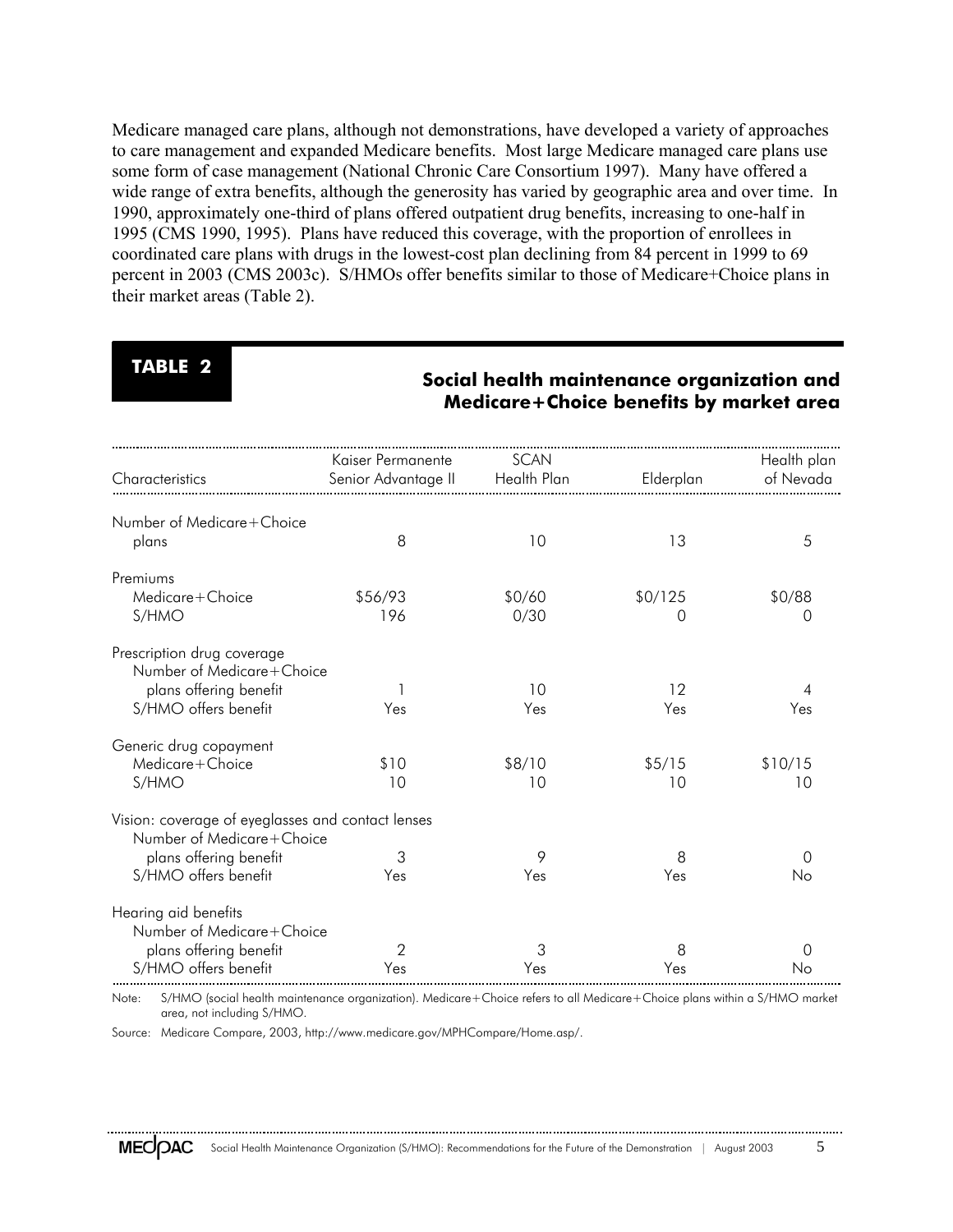## **History of the S/HMO demonstration**

The Deficit Reduction Act of 1984 mandated the S/HMO demonstration. The Congress extended the demonstration in 1987, 1990, 1993, 1997, 1999, and 2000. OBRA 1990 authorized extension and expansion of the first generation demonstration and mandated the development of new S/HMO sites differing from the S/HMO I plans. The BBA in 1997 required that the Secretary submit two reports to Congress. The first, submitted in February 2001, recommended ending the demonstration and moving the plans into the Medicare+Choice program. The second, sent to Congress in February 2003, is the final evaluation report on the project.

HCFA approved four S/HMO demonstration sites in 1985, of which three remain in operation. The four were Elderplan in Brooklyn, New York (now providing services there and in other counties in New York); Medicare Plus II (now Senior Advantage II), operated by Kaiser North West in Portland, Oregon; Senior Care Action Network (SCAN) in Long Beach, California; and Seniors Plus in Minneapolis, Minnesota. Seniors Plus closed in 1995. Based on negative findings of an evaluation conducted from 1985 to 1989, the Congress authorized the establishment of a second generation demonstration plan incorporating a new approach to care management. One second generation plan, operated by Health Plan of Nevada, was started in 1996. Five applicants received developmental grants to start S/HMO II model plans but chose not to establish them. The first generation sites were offered the opportunity to convert to the S/HMO II model. They chose to retain the older model of care after considering the requirements of the new model and the financial uncertainties associated with use of the new regression-based S/HMO II payment method.

# **Evaluating S/HMOS: Process and Results**

Evaluation has been an integral part of the S/HMO demonstration since its inception. HCFA first evaluated S/HMO I sites in the 1980s. A second evaluation conducted for CMS —focused on the S/HMO II site —has also been completed. CMS reported preliminary findings of the second evaluation and additional findings on S/HMO I in 2001 and final results on S/HMO II in February 2003.

The first evaluation found that although the S/HMO I plans did indeed offer long-term care services, they did not develop well-coordinated systems of care with effective communication across acute and chronic medical benefits. The principal problem was that the projects did not establish good working relationships between physicians and case managers (Harrington et al. 1993). Physicians did not change their practice style and remained uninvolved with other participants in the delivery system.

Since the first evaluation, one S/HMO I plan, Kaiser North West in Portland Oregon (a group model HMO) has successfully integrated care. This plan has adopted several interdisciplinary team organization and numerous geriatric care techniques in the S/HMO and in its Medicare+Choice plan. The other S/HMO I plans have not made similar use of geriatric care techniques (DHHS 2003).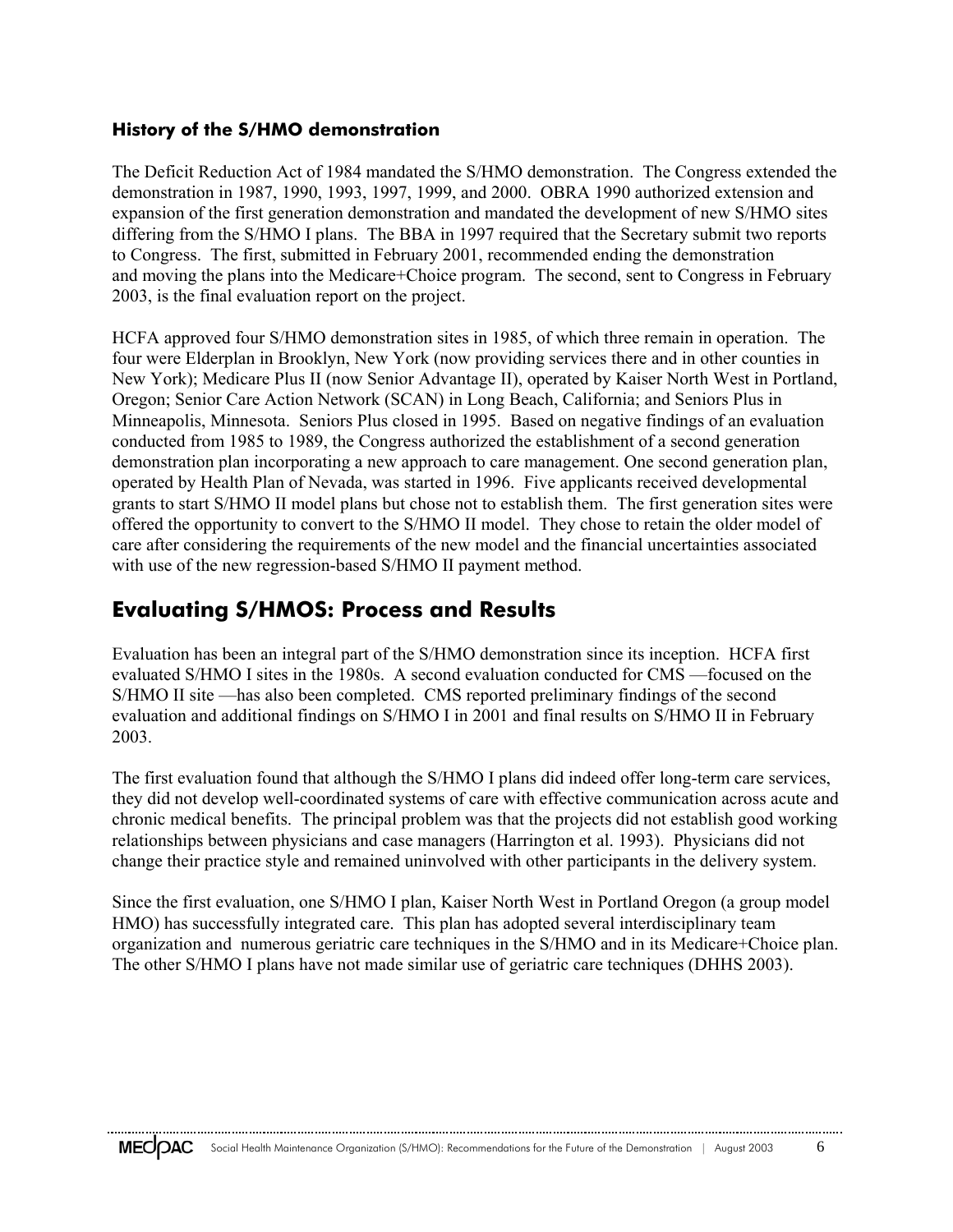## **The 2001 Report to the Congress**

The February 2001 Report to the Congress (DHHS 2001) included additional findings on the S/HMO I plans and preliminary findings from the evaluation of the S/HMO II plan. The evaluation estimated plan case-mix using a composite of measures—self-reported health status, mental and physical functioning, and the presence of a chronic condition. After adjustments were made for differences in enrollee age, sex, and Medicaid status—the factors used to determine payment in the S/HMO I demonstration—members in two of the plans did not appear to have greater frailty on these measures than members of Medicare+Choice plans. The exception was the Kaiser plan, which did enroll a more frail population.

The evaluation also examined member satisfaction in the S/HMO I plans. It used data on 10 measures of satisfaction from the Consumer Assessments of Health Plans Study (CAHPS) to compare responses of S/HMO members and members of area Medicare+Choice plans. The comparison showed that S/HMO enrollees are no more satisfied than members of Medicare+Choice plans even though they receive greater benefits.

The 2001 report also concluded that there was no consistent evidence of a positive effect of S/HMO II benefits on health or functional status and that the S/HMO II plan had small or statistically insignificant effects on service use. The report recommended that all existing S/HMOs be converted to standard Medicare+Choice plans. It recommended phasing out supplemental payments and phasing in the M+C risk-adjustment approach during a transition period.

## **The 2003 Report to the Congress**

The February 2003 Report to the Congress (DHHS 2003) expanded on the research on the S/HMO II reported in 2001, but the findings did not differ substantially from those of the earlier report. The 2003 report does not include recommendations. It focuses on performance of S/HMO II regarding care coordination, service utilization, health and functional status, and quality of care.

## **Care coordination**

The 2003 report presents some evidence that care coordination at the S/HMO II directed its expanded and supplemental benefits to targeted members. Fifteen percent of S/HMO II members and 47 percent of members who may have been eligible based on health status received comprehensive assessments. Care plans were prepared for 17 percent of members. Use of expanded and supplemental benefits was concentrated among those with an assessment or care plan. For example, 2.3 percent of all members received personal assistance services while 10.8 percent of those with an assessment or care plan received them. In general, members at high risk of hospitalization were significantly more likely to have had assessments and care plans and were more likely to receive both expanded and supplemental benefits (DHHS 2003).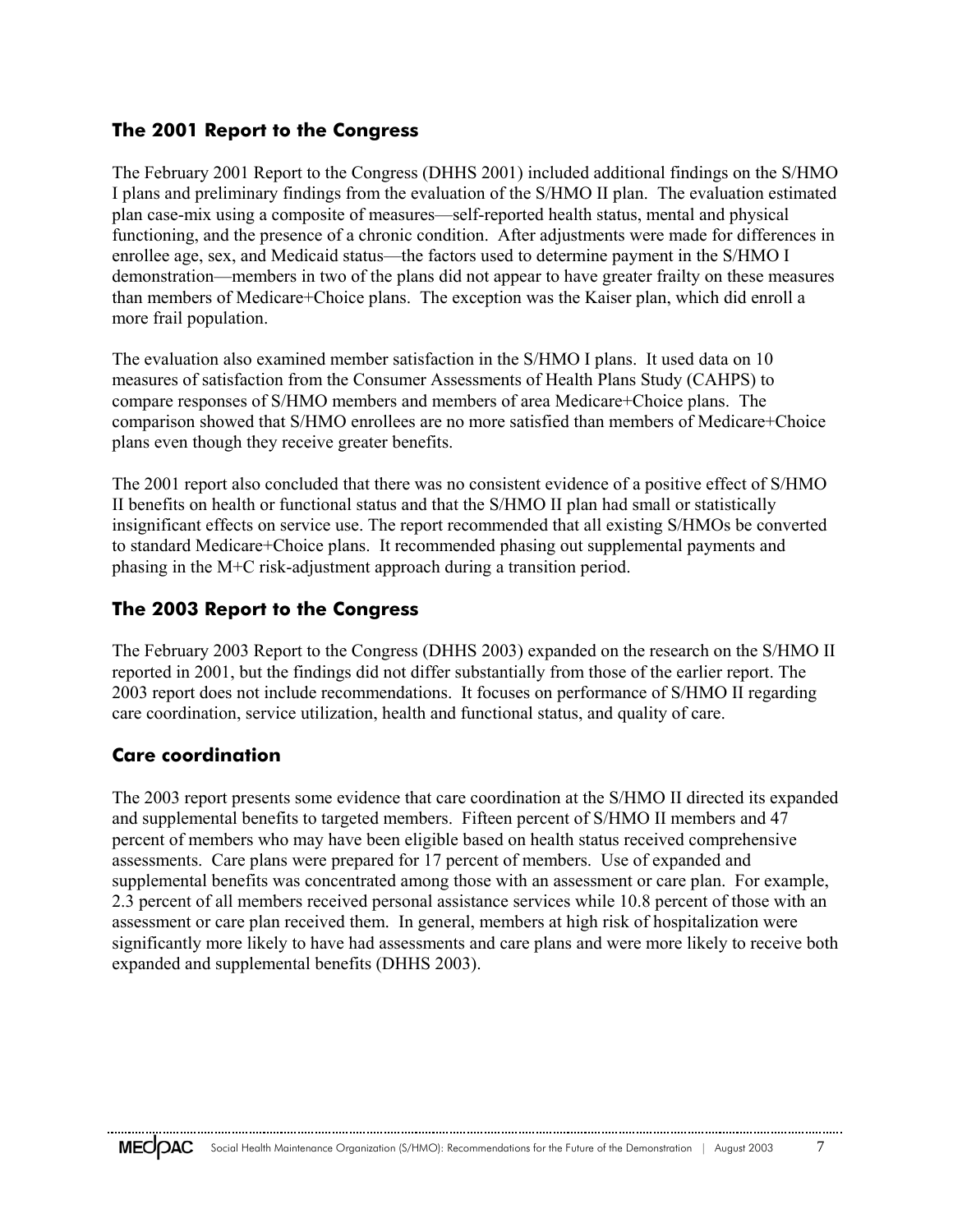## **Service use**

Like the first evaluation, the final evaluation found mixed effects of S/HMO II on service use contrasted with a comparison Medicare+Choice plan:

- The S/HMO II did not consistently reduce the rate of hospitalization in the overall sample of S/HMO members. S/HMO members with no nursing home use followed for the full 22 months showed a 1.5 percent lower rate of hospitalization. Although this finding was statistically significant, analysis of a sample of S/HMO members followed less than 22 months due to disenrollment or death found a statistically significant 4.1 percent greater rate of hospitalization.
- S/HMO members with no nursing home use before the demonstration used more physician visits and had more home health use but did not use less hospital care compared to members of the comparison plan.
- The S/HMO substantially reduced the rate of hospitalization among community beneficiaries who had two or more hospitalizations in the prior year (the hospitalization risk group). Since S/HMO II benefits were targeted at higher risk beneficiaries, this greater impact was expected. However, the hospitalization risk group was very small. Although 27 percent of members were targeted and received either a special evaluation or extended services, only about 1 percent of S/HMO community members had two or more hospitalizations
- S/HMO members living in the community were more likely to be admitted to skilled nursing homes than was the case for M+C enrollees. Too few enrollees were admitted to custodial nursing care to assess whether the S/HMO affected their use rates. Inability to determine the S/HMO's effect on nursing home care is unfortunate, as one of the original goals of the demonstration was to reduce institutionalization.

A separate study of service use from 1998 to 2000 (after the end of the CMS evaluation) found that the S/HMO II plan had mixed impacts on hospital use (Newcomer et al. 2002). The number of hospital discharges decreased by 7 percent, and the number of hospital inpatient days by 1 percent, for patients seen in plan clinics (70 percent of S/HMO II members are in clinics and 30 percent are in less organized network medical practices). Hospital discharges increased 5 percent and inpatient days 17 percent for patients seen by plan network physicians, however. These findings suggest that more organized delivery systems control utilization better than less organized systems but do not necessarily demonstrate that the S/HMO II delivery model in and of itself is effective.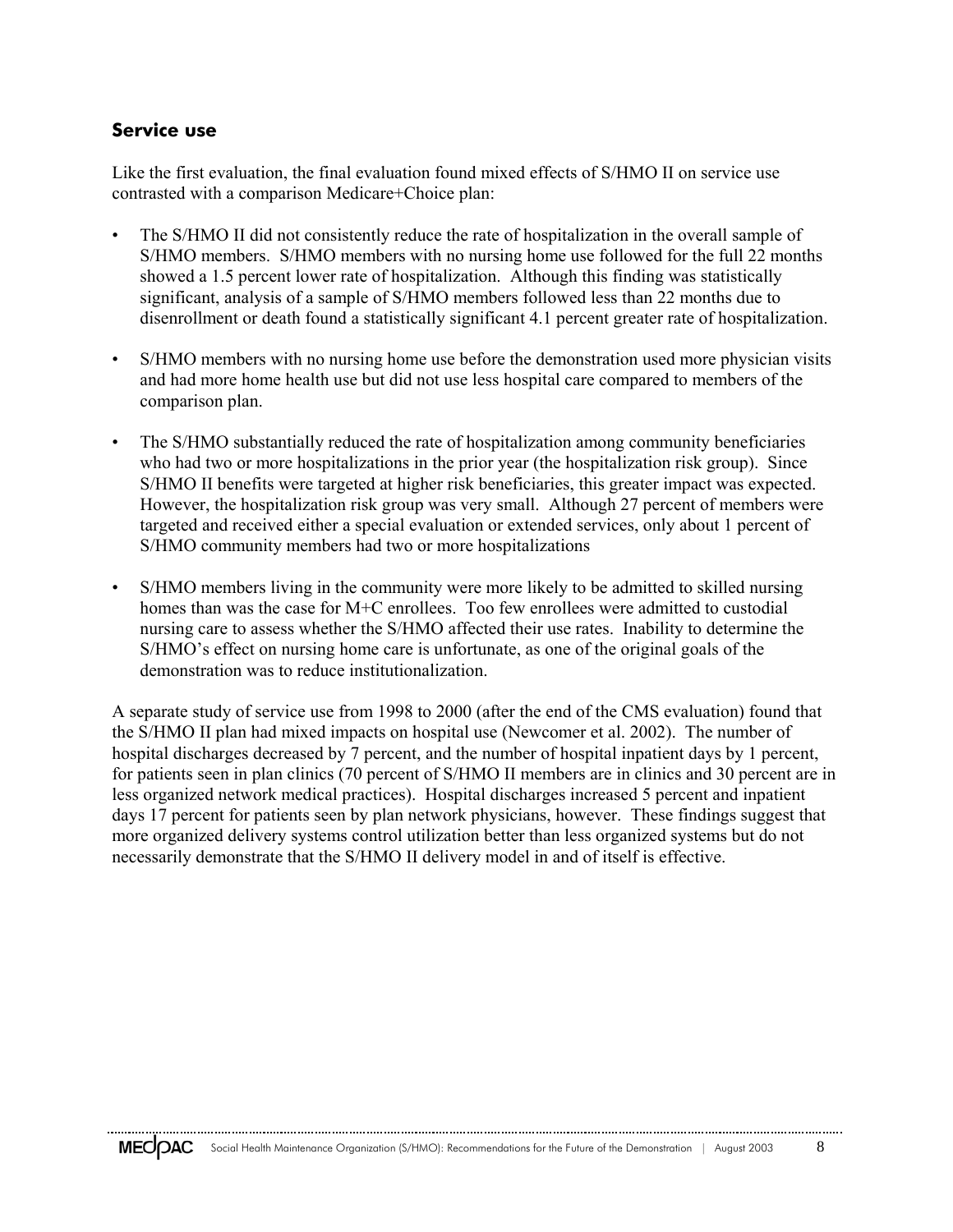## **Health and functional status**

One of the goals of S/HMO II is to maintain function of frail beneficiaries and slow the progression of disability. The 2003 report also examined data from a survey on health status, limitations in ADLs, and limitations in instrumental activities of daily living (IADLs) to determine whether the S/HMO slowed or reversed decline in health status or progression of disability. The plan surveys members with a Health and Functioning Assessment instrument to gather data for risk-adjusted payment and to identify members at risk of health care use or disability. The evaluation findings in this area were:

- The S/HMO did not consistently improve physical, cognitive, and emotional health of members in the overall S/HMO sample. The evaluation compared members of the S/HMO with a comparison group of members of a Medicare+Choice plan also operated by HPN. The S/HMO and the comparison plan differed in two of ten comparisons, with fewer S/HMO than Medicare+Choice members reporting improved general health but more reporting memory improved or unchanged.
- The S/HMO did not consistently improve performance of ADLs or IADLs by members in the overall S/HMO sample. In 10 of 12 ADL comparisons there were no differences between the S/HMO and the comparison group. In two ADL comparisons significantly fewer S/HMO members reported new or continuing difficulty eating. In 11 of 14 IADL comparisons there were no differences between the S/HMO and the comparison group. Fewer S/HMO members reported new difficulty with meal preparation, housework, or managing finances.
- The S/HMO did not consistently improve measures of physical, cognitive, and emotional health, ADL performance, and IADL performance across eight groups of S/HMO members considered at high risk of health problems or decline in functioning. The evaluation concluded that the limited number of apparently significant results were not statistically meaningful and could be attributable to chance when the 624 comparisons were made.

## **Quality of care**

Another goal of the S/HMO model is to improve overall quality of care for all members. The evaluation, however, shows no strong evidence of superior quality of care for S/HMO II members:

• The S/HMO performed better than the comparison plan on two measures of preventive services use but was no different on two other measures. Consistent with other research on preventive service use in managed care, both the S/HMO and the comparison plan had greater preventive service use than traditional Medicare. In other analyses, Health Plan Employer Data and Information Set (HEDIS) data indicated no difference between S/HMO and area Medicare+Choice plans. These findings suggest that the performance of the S/HMO is associated with characteristics of managed care rather than with the unique features of the demonstration.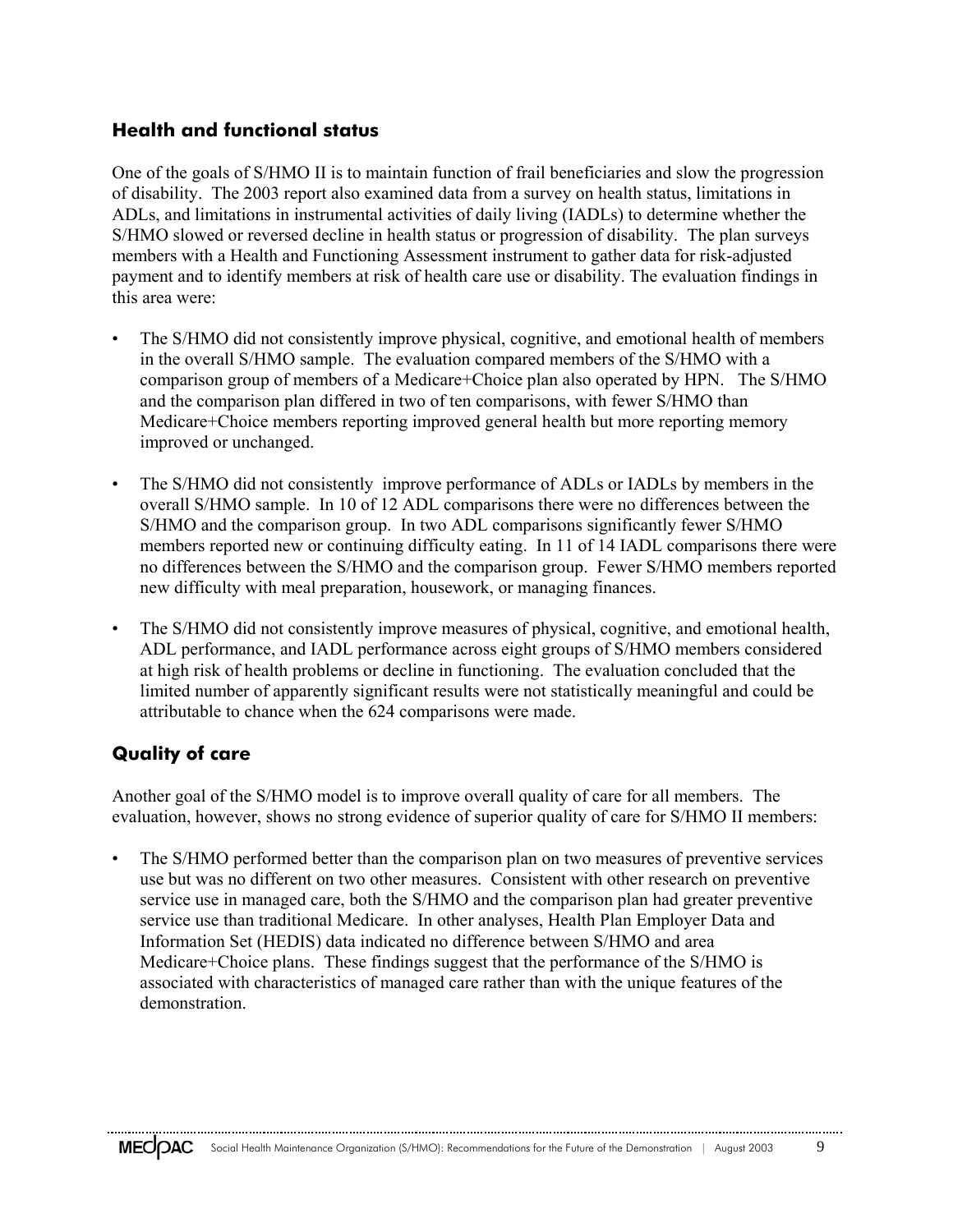- S/HMO enrollees with chronic obstructive pulmonary disease (COPD) and congestive heart failure (CHF) had higher rates of recommended physician visits than those in the comparison plan. There was no difference in diabetes care. HEDIS data show that the S/HMO performs better than the comparison plan on some measures of diabetes and heart disease care and worse on others. In comparison with area Medicare+Choice plans, the S/HMO generally performs no better than and in some cases worse on these measures.
- S/HMO enrollees did not consistently have lower rates of hospitalization for potentially avoidable hospitalization conditions than the comparison Medicare+Choice plan, with a higher risk for pneumonia hospitalization and a lower risk for respiratory complications. In 12 comparisons with fee-for-service, the S/HMO showed significantly lower rates for 7 cases, higher rates for 2, and no significant difference for 3 cases.

### **The evaluation: the 2003 versus 2001 report**

The 2003 evaluation report remedied several limitations of the 2001 report. The first report was conducted at an early stage of the demonstration and followed beneficiaries for only a year. Both the timing and the short period may have made it difficult to capture impacts on health status and functioning. Health Plan of Nevada, the HMO participating in the demonstration, maintained a comparison Medicare+Choice plan from the start of the evaluation period in July 1997 until April 1999. The closure of the comparison plan reduced the opportunity to find evidence of impacts. In addressing some of these problems, the 2003 report:

- studied the impact on functional status over twice as long and used twice as large a sample as that used in the 2001 study.
- analyzed service use data by following enrollees for 22 months, as compared with about one year for the  $2001$  analysis.<sup>1</sup>
- compensated for loss of the comparison group before the end of the demonstration by adding analysis of Medicare Current Beneficiary Survey data to the basic evaluation.
- analyzed an S/HMO sample that included more beneficiaries 85 and older, with COPD or CHF, or with low income.

Despite these refinements in the evaluation process, the 2003 effort produced essentially the same results as those reported in 2001.

# **Risk Adjustment**

Medicare makes risk-adjusted payments to Medicare+Choice and demonstration plans to match payments to members' expected costs of care. This encourages plans to compete on the basis of the benefits and services they offer beneficiaries. Appropriate risk adjustment is important to counter incentives plans would otherwise have to avoid frail beneficiaries with higher costs.

 $^1$  This period included the startup of the geriatric team and care coordination at the second generation plan (Newcomer et al. 2000).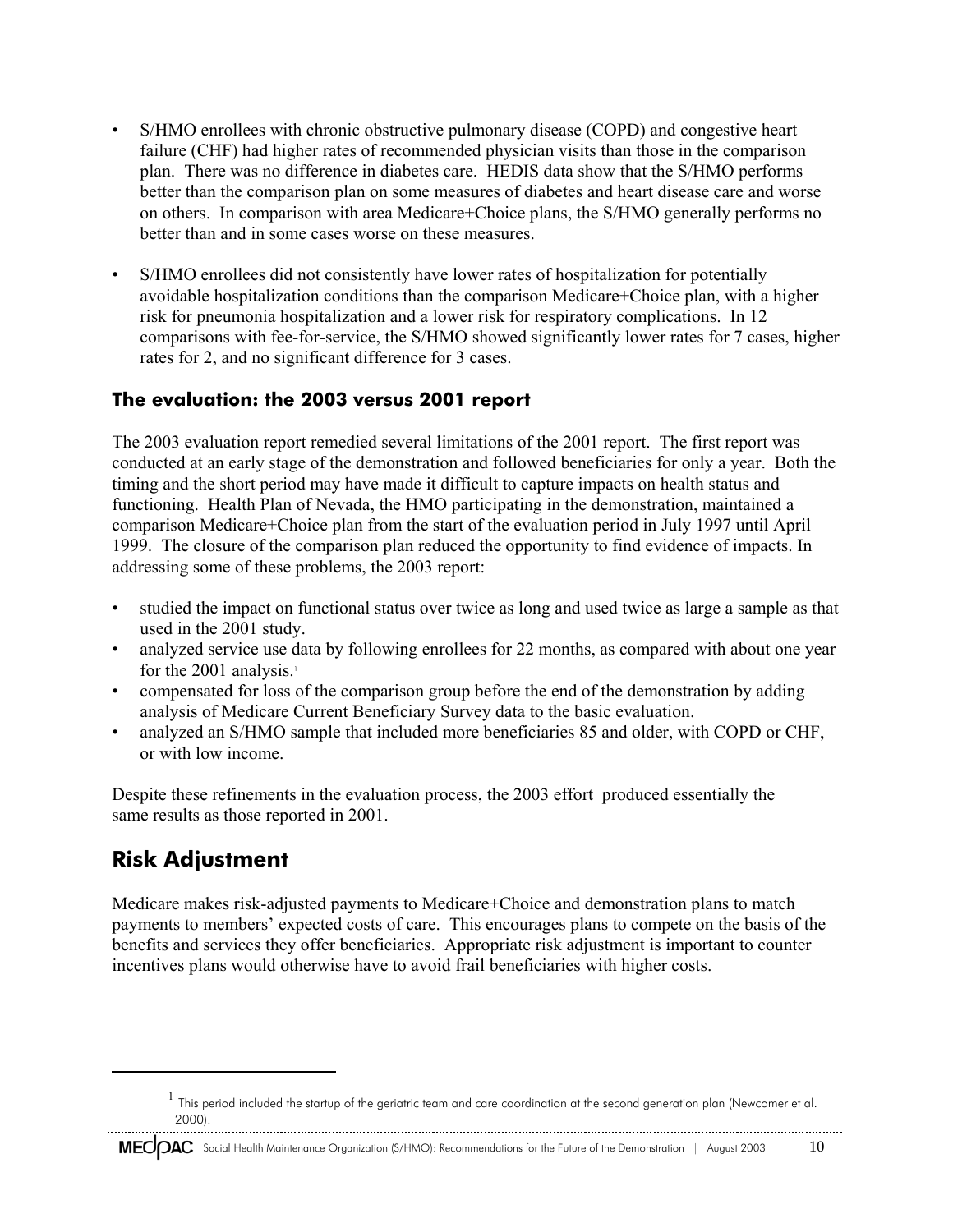Starting in 2004, CMS will begin phasing in a new risk adjustment system. It will use the CMS hierarchical condition category (HCC) model based on diagnoses from both hospital inpatient and ambulatory settings. This model is a better predictor of Medicare costs than the model currently in use, which uses only diagnoses collected from hospital stays.

Under the new risk adjustment system, CMS will use special models for several types of beneficiaries and plans. Beneficiaries residing in institutions and those on dialysis with ESRD (starting in 2005) are paid under models specially calibrated for them. CMS will risk adjust payments to PACE programs, S/HMOs, and other demonstration plans using a hybrid system that combines the CMS HCC model with additional adjusters based on ADLs. CMS will use Health Outcomes Survey (HOS) data to measure the risk of frail beneficiaries in S/HMO demonstration plans with plan-level risk adjusters.

CMS will introduce risk adjustment for the S/HMOs using a modified version of the phase-in schedule mandated by BIPA for all Medicare+Choice plans together with the frailty adjuster. Payment will be a blend of 90 percent of the old S/HMO payment method and 10 percent new riskadjusted payment in 2004 (compared with a 70/30 old/new blend for Medicare+Choice plans that year). The risk-adjusted portion increases to 50 percent in 2005, 75 percent in 2006, and 100 percent in 2007. Each beneficiary's total risk score will equal the sum of the individual's risk adjustment score from the CMS-HCC model and the average frailty score for the plan based on the plan's HOS survey respondents. The total risk score is multiplied by the county rate to determine the riskadjusted portion of payment.

Risk adjustment for specialty plans such as the S/HMO raises problems of data and measurement. The Commission is concerned with the accuracy of functional status data, the basis for the calibration, and the potential for changes in the coding of functional status that would inappropriately increase payments.<sup>2</sup> Risk adjustment using survey data or other information not available for all beneficiaries in a given county would require modification of Medicare+Choice county payment rates for consistent treatment of costs. Consequently, risk adjustment using functional status data cannot be used for all M+C plans even if they have a high share of frail enrollees. We address this in our discussion of issues for future consideration.

Some Medicare+Choice plans enroll significant numbers of beneficiaries with chronic conditions and limitations in ADLs. However, functional status information on ADLs and IADLs is not available for all members of plans. As a result, the frailty adjuster adopted by CMS for the S/HMO plans cannot be applied to all members of Medicare+Choice plans. Since HOS data are now available for samples of members of all Medicare+Choice plans, PACE organizations, and demonstration plans, it would be possible to calculate organization level frailty adjusters for all plans subject to Medicare+Choice risk adjustment. This approach is the only feasible option for functional status adjustment in light of current data and models.

 $2$  Beneficiaries report functional status data directly to CMS contractors. Plans do not collect or report these data, possibly mitigating any inappropriate change in coding.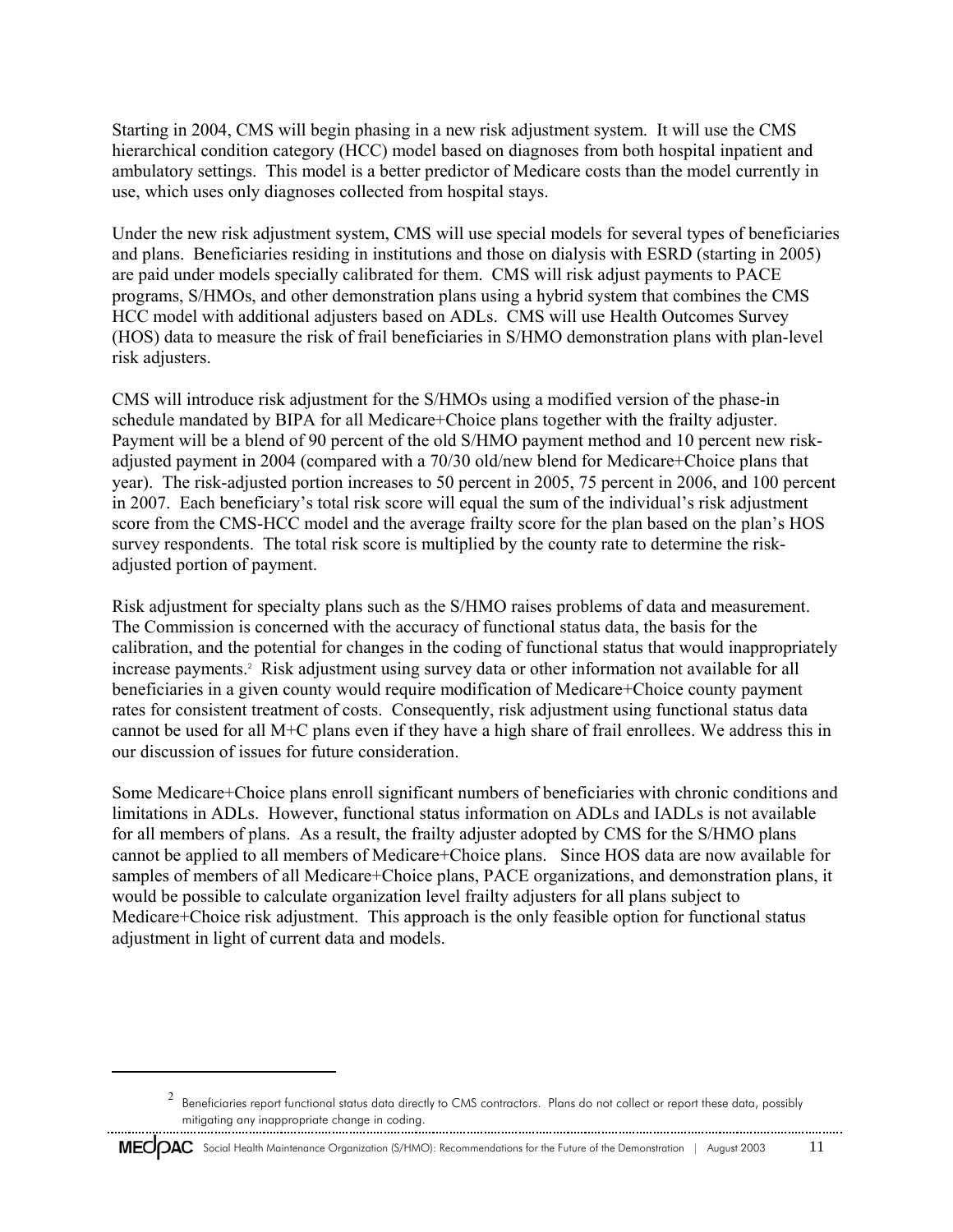# **Recommendations and Policy Issues**

The social health maintenance organization is scheduled to end by December 31, 2004. CMS has announced that, in the absence of Congressional action, it intends to continue the demonstration with a risk-adjusted payment incorporating a frailty adjustment through 2004. As CMS considers options for the future of the demonstration, it will take into account the findings of the evaluations, experience with other demonstrations, and developments in Medicare+Choice risk adjustment.

To guide its consideration of the future of the S/HMO demonstration, the Commission has relied on three principles:

- Equity among beneficiaries. Medicare provides a national benefit package, regardless of what type health plan a beneficiary is in. Beneficiaries enrolled in Medicare+Choice obtain care from private health plans and receive Part A and Part B covered benefits. They may also receive other benefits, such as reduced cost-sharing requirements or some coverage for outpatient drugs or other products or services not covered by traditional Medicare for a premium paid by the beneficiary, employer, or former employer or from efficiencies in delivering Part A and Part B services, but the government does not pay for these or mandate that they be provided. All beneficiaries should have access to the same package of government financed benefits.
- Equity among health plans and providers. Medicare makes payments to cover the costs of a reasonably efficient provider with adjustments to reflect the local price level and to meet specific policy objectives. In general, payment is varied by service provided and by beneficiary characteristics rather than according to the plan or provider that supplies the service. Certain plans should not be advantaged relative to other plans.
- Capitation payments for frail beneficiaries. Payments should be based on beneficiaries' characteristics, not on the type of plan to which they belong. The Commission has previously recommended that payments follow the person and not depend on characteristics of the plan (MedPAC 1999).

The Commission has considered each of these principles in arriving at the recommendations that it adopted at its April 2003 public meeting listed below. Equal treatment of beneficiaries, equity for plans, using demonstrations to learn during limited periods of time, and payments that follow the person, not the plan, are all underlie our recommendations.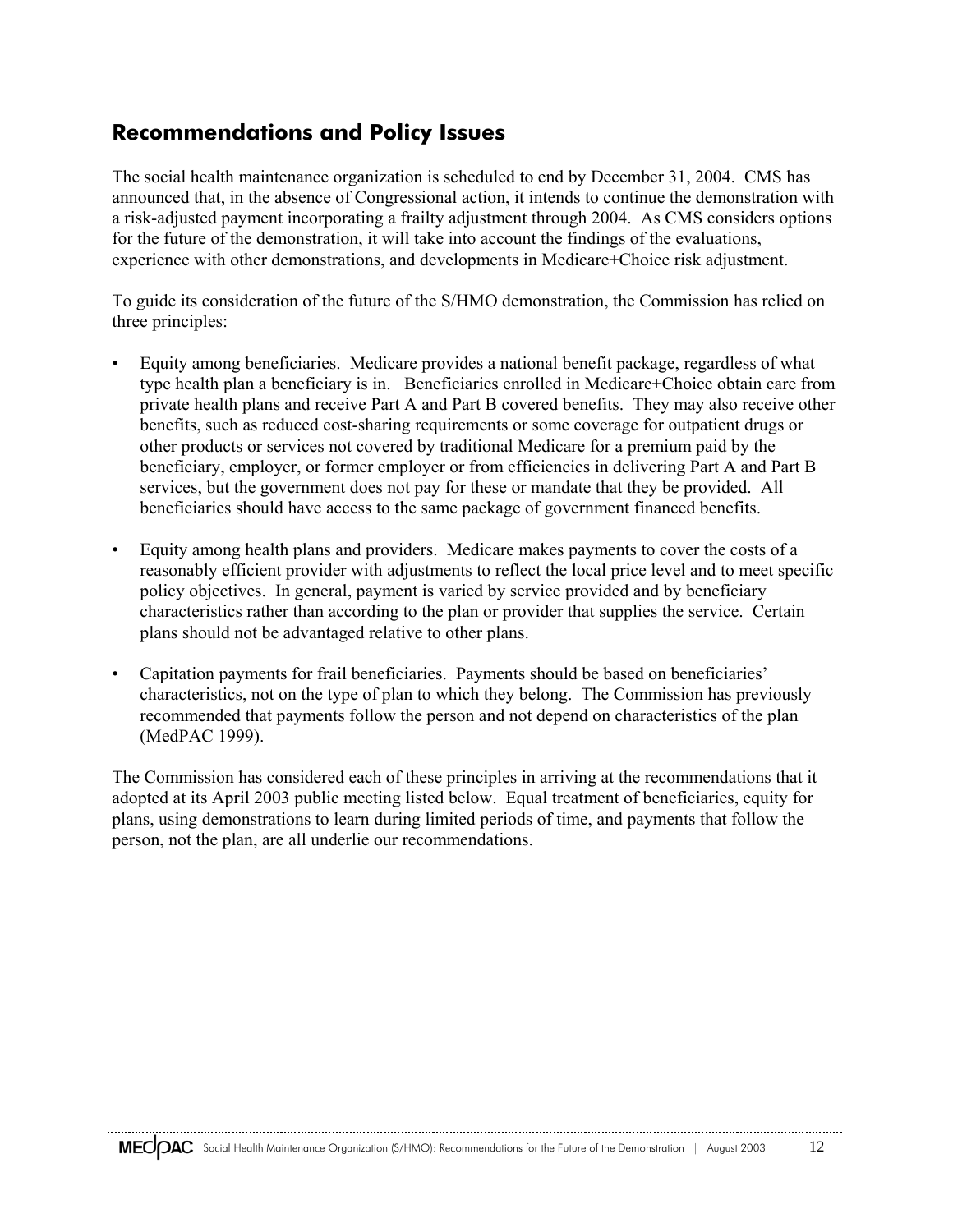# **RECOMMENDATION 1**

**The Commission recommends that, at the conclusion of the demonstration on December 31, 2003, the Secretary request that the existing social health maintenance organization (S/HMO) plans apply to participate in the Medicare+Choice program as coordinated care plans. The benefit mandate would end. During the transition period from 2004 through 2007, comprehensive risk adjustment applied to the S/HMO plans should be the same as for Medicare+Choice plans and the 5.3 percent would be phased out.**

In its concern for equal treatment of all beneficiaries, the Commission has considered the impact on beneficiaries of ending the demonstration. Members who choose to leave the former demonstration plans could enroll in another Medicare+Choice plan. All the markets in which the S/HMOs operate have multiple plan choices (Table 2). If available options stay as they are in 2003, beneficiaries could choose plans with outpatient drug coverage in all affected markets and zero premium plans in three of four areas. Beneficiaries who choose to return to fee-for-service Medicare would have the same protections as members of Medicare+Choice and demonstration plans that stop serving their area or go out of business. They would be guaranteed availability of Medigap plans A, B, C, and F. In states like New York and Nevada they would have additional protections under state law.

The Commission recommends that the demonstration end because certain plans should not be advantaged relative to other plans, and the 5.3 percent add-on received by S/HMO plans unfairly advantages these plans relative to others.<sup>3</sup> When the demonstration ends, the plans would not be required to offer the S/HMO expanded benefit package. They could, however, choose to continue to offer expanded benefits by realizing cost reductions or by charging members premiums for the expanded benefits.

The Commission does not believe as a general rule that the Congress should mandate a specific delivery system. This is particularly true in the case of S/HMOs, as there is scant evidence that these models have achieved their objectives. The S/HMO demonstration plans enroll members with health and functional status similar to beneficiaries enrolled in Medicare+Choice plans. To the extent that Medicare+Choice plans enroll frail members, the plans should be paid adequately to minimize incentives to avoid them or to stint on their care. The same adjustment would apply to payment for all plans.

 $3$  At the time of Commission action, the demonstration was scheduled to conclude on December 31, 2003. CMS subsequently extended it through December 31, 2004.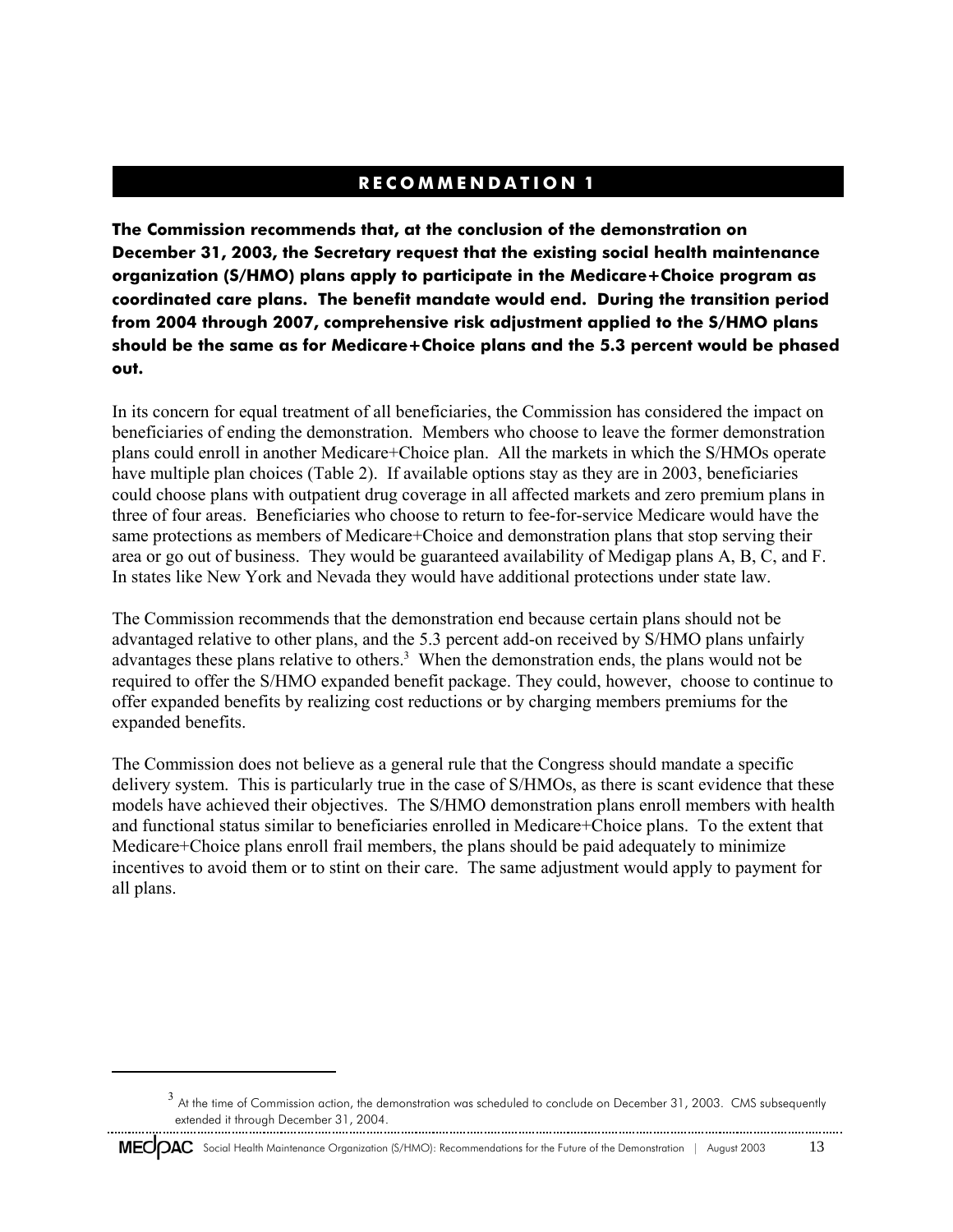# **RECOMMENDATION 2**

**The Secretary should consider making payment adjustments for frail populations. Options may include using administrative data, survey data, or statistical modifications to the CMS HCC risk-adjustment model. After 2007 the Secretary should set capitation payments for frail beneficiaries based on their characteristics, if frailty adjustment is found to be necessary. This adjuster could either be a component of the risk adjustment or a separate frailty adjuster.**

The risk-adjustment approach employed by CMS for all Medicare+Choice plans improves the accuracy of payments to plans that enroll a cross section of beneficiaries. In keeping with the principle of equity for plans, the Commission believes that CMS should continue examining methods to improve payment accuracy for high cost and frail populations. It should not apply a frailty adjuster to S/HMOs before it is ready for all plans.

CMS has proposed applying frailty risk adjustment to S/HMOs, PACE programs, and certain other demonstrations. It is considering the appropriate method for implementing frailty adjustment across the Medicare+Choice program. Many Medicare+Choice plans enroll beneficiaries with chronic conditions and limitations in ADLs. The Commission has recommended that, in the long term, the Secretary should set capitation payments for frail beneficiaries based on their characteristics, not on the type of plan to which they belong (MedPAC 1999).

## **Issues for future consideration**

Medicare+Choice rates are based on 1997 county payment rates in effect before implementation of the BBA. Currently, new Medicare+Choice risk adjusters can only be implemented after rescaling the Medicare+Choice county rates to eliminate demographic adjustments built into the 1997 rates and incorporate county risk adjustment based on the new adjusters. These rules reduce the flexibility CMS has to introduce new risk adjusters such as those based on functional status data collected by survey. Since survey data are not currently available for all fee-for-service enrollees in every county, it is not possible to rescale county payment rates to make them consistent with survey-based risk adjusters. The Secretary may need to seek a technical correction to the statute from the Congress to allow an improved risk and frailty adjustment system to be implemented. CMS intends to collect functional status data on a sample of fee-for-service beneficiaries and may find that an adjustment to county payment rates is not necessary. In that case, a change to the statute may not be necessary.

The Congress could further improve payment accuracy by creating a level playing field by paying the same amount to plans as it spends in the fee-for-service program. The Congress should set payments to Medicare+Choice plans at 100 percent of per capita local fee-for-service spending, risk adjusted (MedPAC 2002).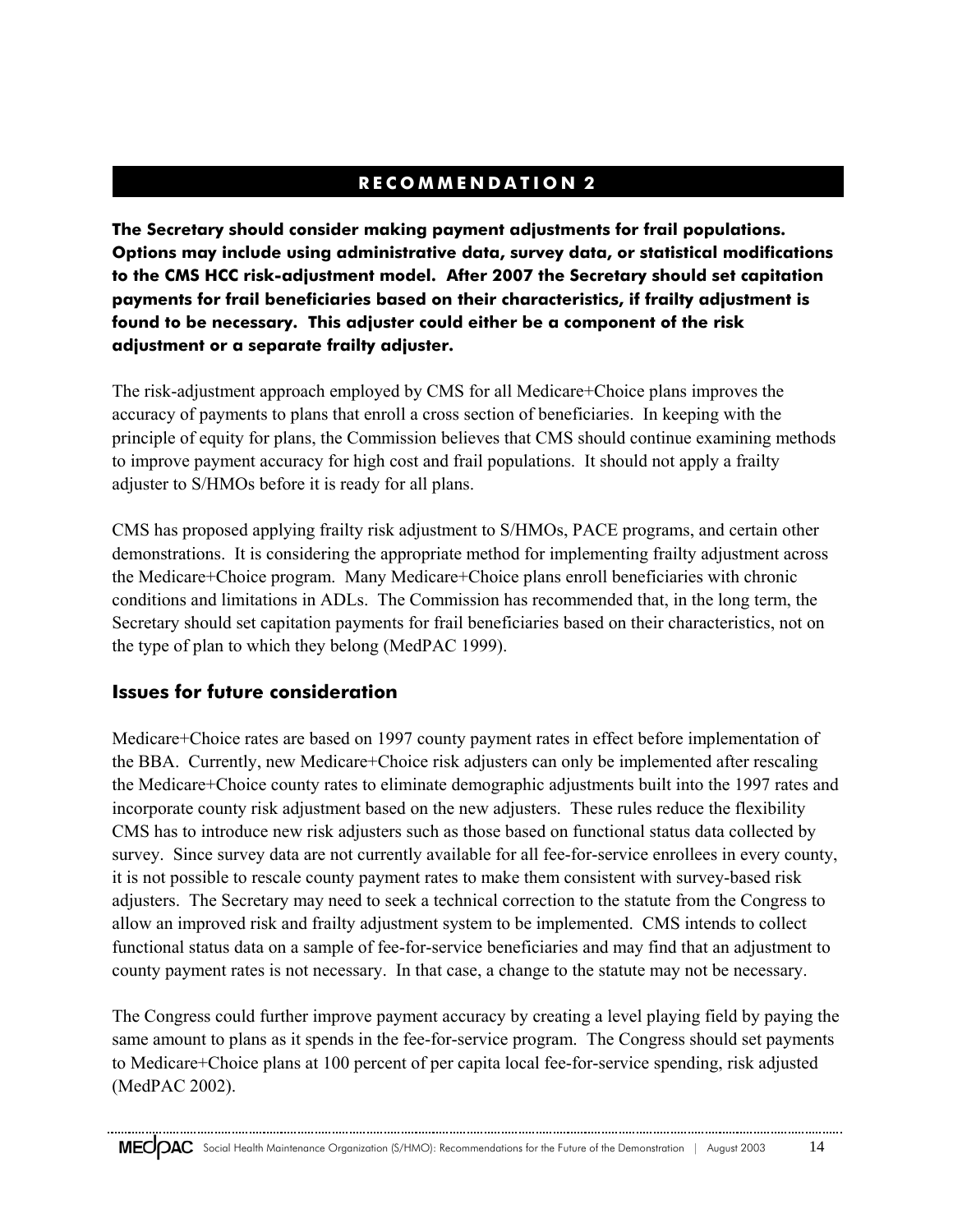In 2004, CMS will make risk adjustment budget neutral to the original demographic system for M+C plans. It estimates that, in the absence of budget neutrality, risk adjustment would reduce aggregate M+C payments (CMS 2003b). Payments to plans will be increased that year by a constant percentage (estimated at 16.3 percent when fully phased in) to keep aggregate M+C payments from declining. As a result, payments for beneficiaries enrolled in M+C plans will be higher than payments for fee-for-service beneficiaries of similar risk.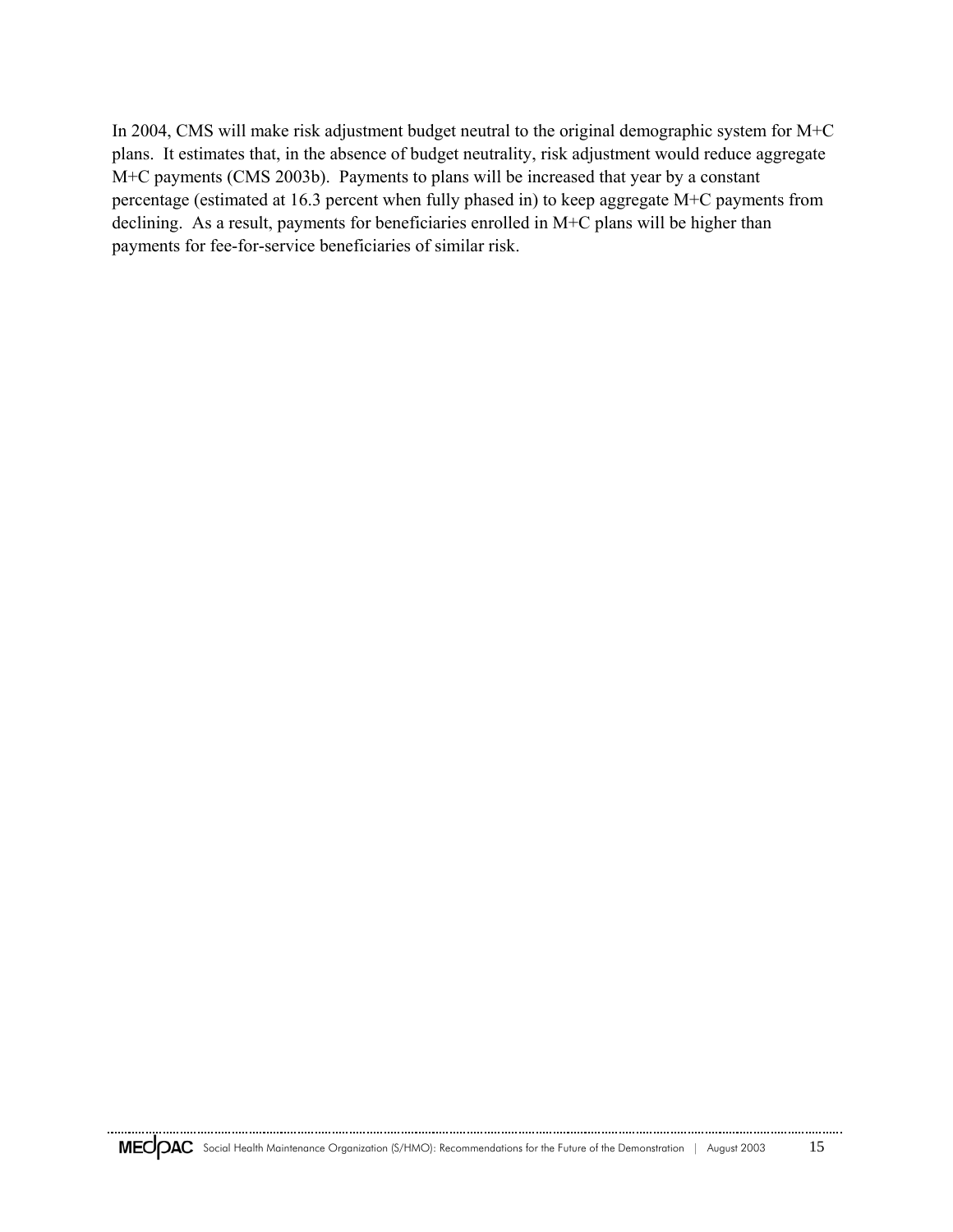# **References**

Centers for Medicare & Medicaid Services (CMS), Department of Health and Human Services. Advance notice of methodological changes for calendar year (CY) 2004 Medicare+Choice (M+C) payment rates, March 28, 2003a.

Centers for Medicare & Medicaid Services (CMS), Department of Health and Human Services. Announcement of calendar year (CY) 2004 Medicare+Choice (M+C) payment rates, May 12, 2003b.

Centers for Medicare & Medicaid Services (CMS), Department of Health and Human Services. Summary of benefits for 2003 and major changes since 1998, at http://www.cms.gov/healthplans/trends/BenefitsCoverRV.pdf, accessed March 31, 2003c.

Centers for Medicare & Medicaid Services (CMS), Department of Health and Human Services. Medicare Managed Care Contract Report (Data as of December 1, 1990).

Centers for Medicare & Medicaid Services (CMS), Department of Health and Human Services. Medicare Managed Care Contract Report (Data as of December 1, 1995).

Cutler DM. Declining disability among the elderly. Health Affairs. November/December 2001, Vol. 20, No.6, p. 9-27.

Department of Health and Human Services. Report to the Congress on evaluation results for the social/health maintenance organization II demonstration and evaluation results for the ESRD managed care demonstration. Washington (DC), HHS. 2003.

Department of Health and Human Services. Report to the Congress. Social health maintenance organizations: transition into Medicare+Choice. Washington (DC), HHS. 2001.

Harrington C, Lynch M, Newcomer R. Medical services in social health maintenance organizations. The Gerontologist. December 1993, Vol. 33, No. 6, p. 790-800.

Medicare Payment Advisory Commission. Report to the Congress: Medicare payment policy. Washington (DC), MedPAC. March 2002.

Medicare Payment Advisory Commission. Report to the Congress: Selected Medicare issues. Washington (DC), MedPAC. June 1999.

National Chronic Care Consortium. Case management for the frail elderly: a literature review on selected topics. Bloomington (MN), National Chronic Care Consortium. October 1997. Available at http://www.nccconline.org/products/M10097.pdf.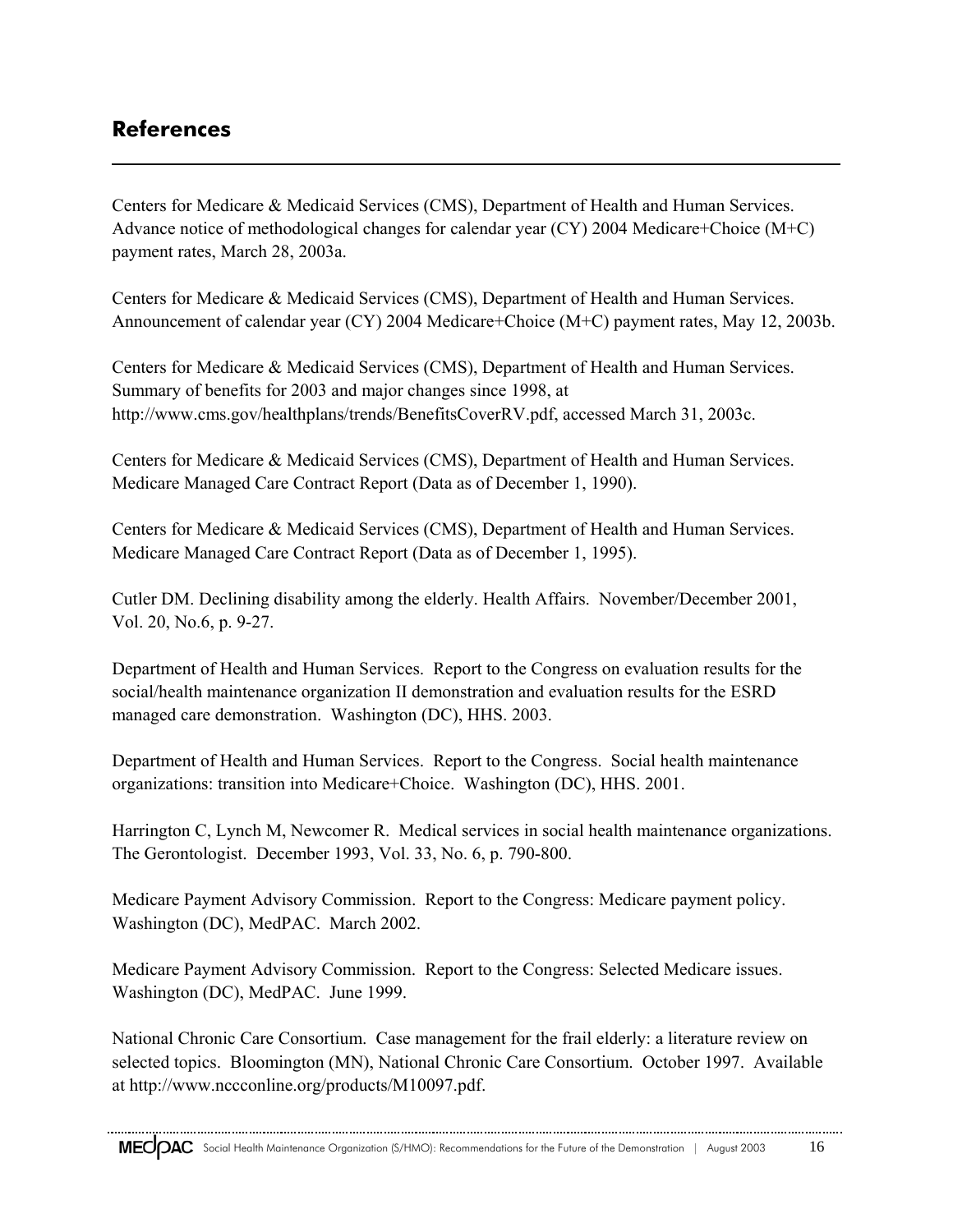Newcomer R, Harrington C, Kane R. Challenges and accomplishments of the second generation social health maintenance organization. The Gerontologist. December 2002, Vol. 42, No. 6, p. 843-852.

Newcomer R, Harrington C, Kane R. Implementing the second generation social health maintenance organization. Journal of the American Geriatrics Society. July 2000, Vol. 48, No. 7, p. 829-834.

Schore JL, Brown RS, Cheh VA. Case management for high-cost Medicare beneficiaries. Health Care Financing Review. Summer 1999, Vol. 20, No. 4, p. 87-101.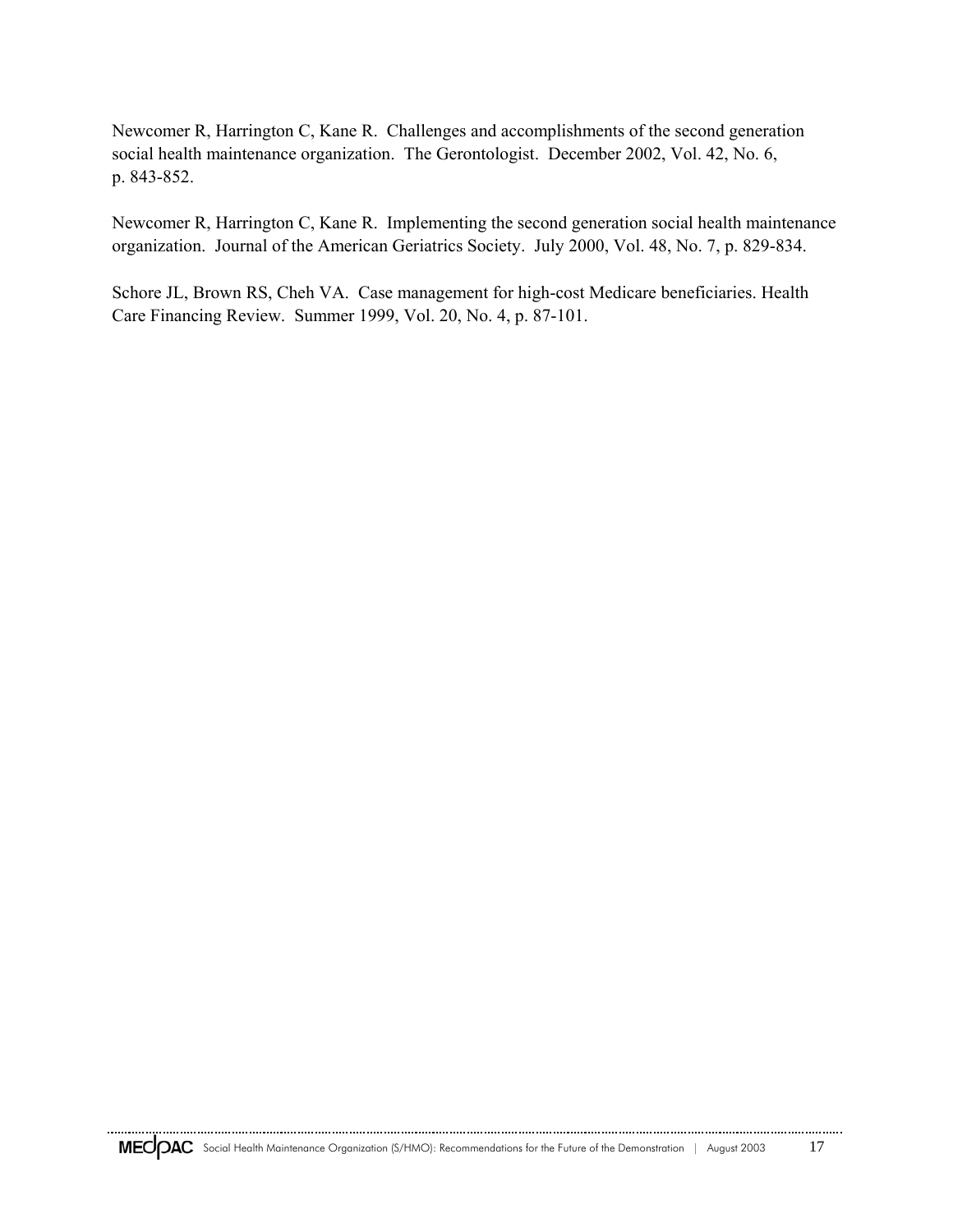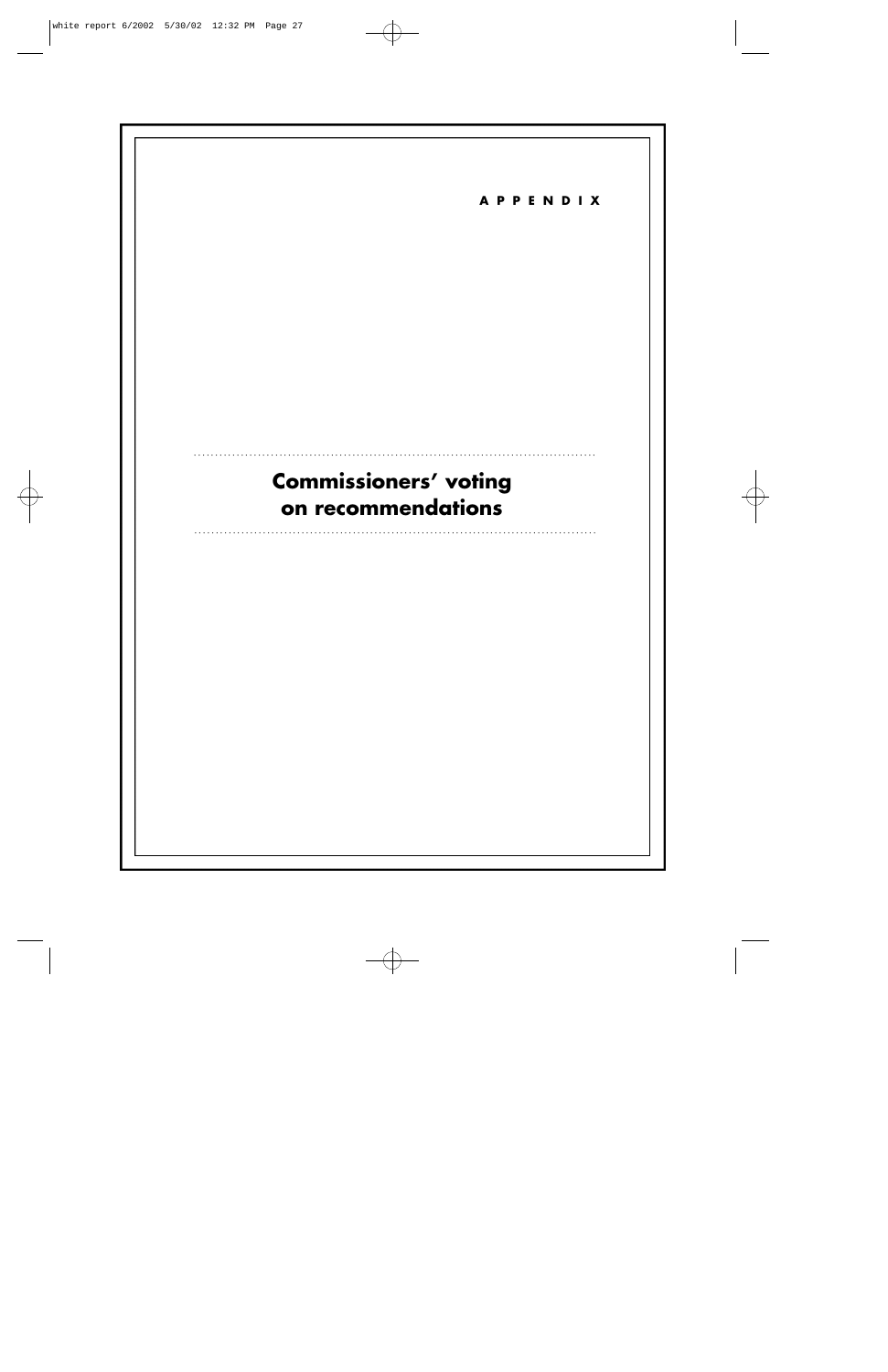# **Commissioners' voting on recommendations**

In the Medicare, Medicaid and SCHIP Benefits Improvement and Protection Act of 2000, the Congress required MedPAC to call for individual Commissioner votes on each recommendation, and to document the voting record in its report. The information below satisfies that mandate.

## **Recommendation 1**

The Commission recommends that, at the conclusion of the demonstration on December 31, 2003, the Secretary request that the existing social health maintenance organization (S/HMO) plans apply to participate in the Medicare+Choice program as coordinated care plans. The benefit mandate would end. During the transition period from 2004 through 2007, comprehensive risk adjustment applied to the S/HMO plans should be the same as for Medicare+Choice plans and the 5.3 percent would be phased out.

*Yes: DeBusk, DeParle, Durenberger, Feezor, Hackbarth, Muller, Nelson, Newhouse, Raphael, Reischauer, Rosenblatt, Smith, Stowers, Wakefield, Wolter Absent: Burke, Rowe*

### **Recommendation 2**

The Secretary should consider making payment adjustments for frail populations. Options may include using administrative data, survey data, or statistical modifications to the CMS HCC riskadjustment model. After 2007 the Secretary should set capitation payments for frail beneficiaries based on their characteristics, if frailty adjustment is found to be necessary. This adjuster could either be a component of the risk adjustment or a separate frailty adjuster.

*Yes: DeBusk, DeParle, Durenberger, Feezor, Hackbarth, Muller, Nelson, Newhouse, Raphael, Reischauer, Rosenblatt, Smith, Stowers, Wakefield, Wolter Absent: Burke, Rowe*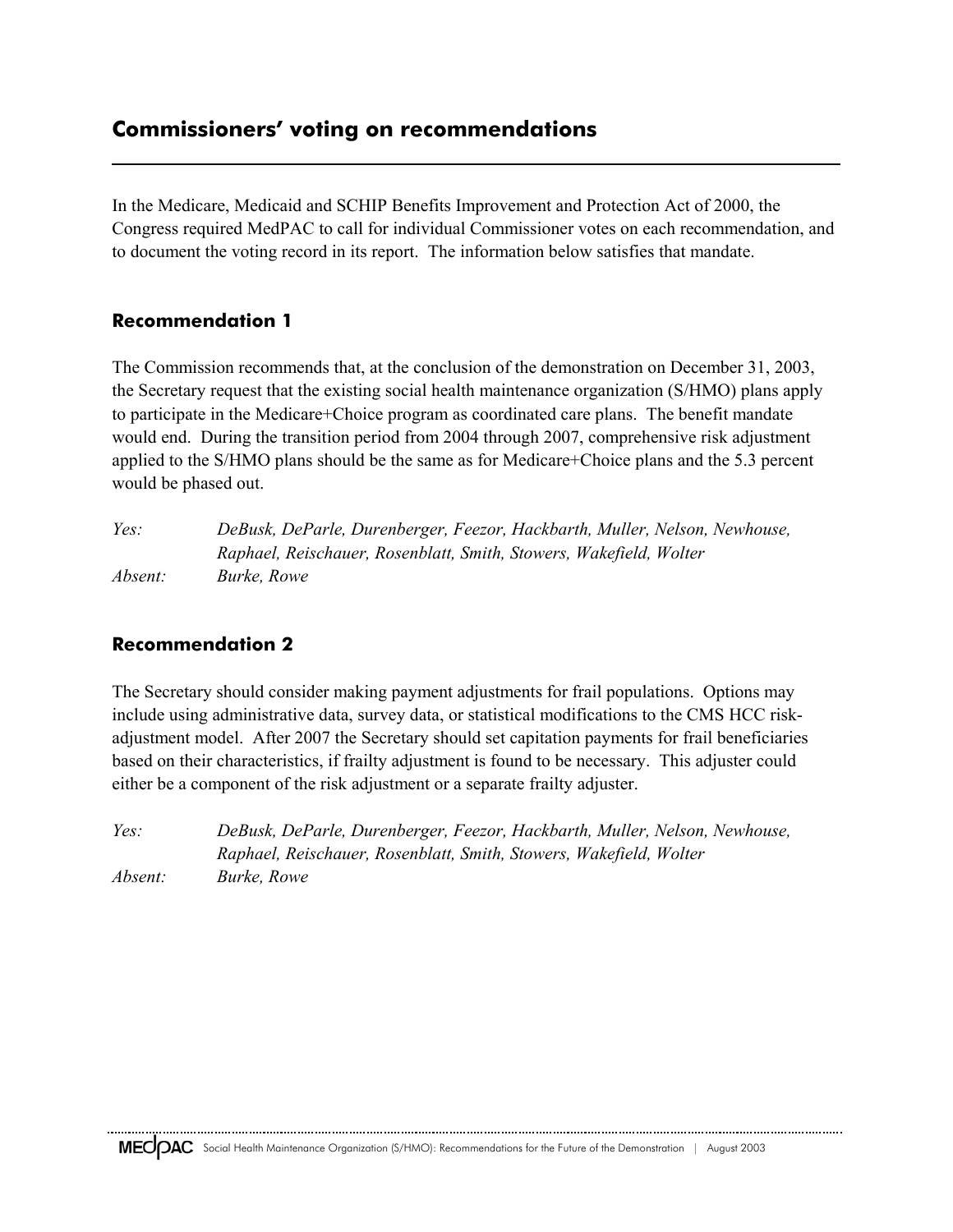# More about MedPAC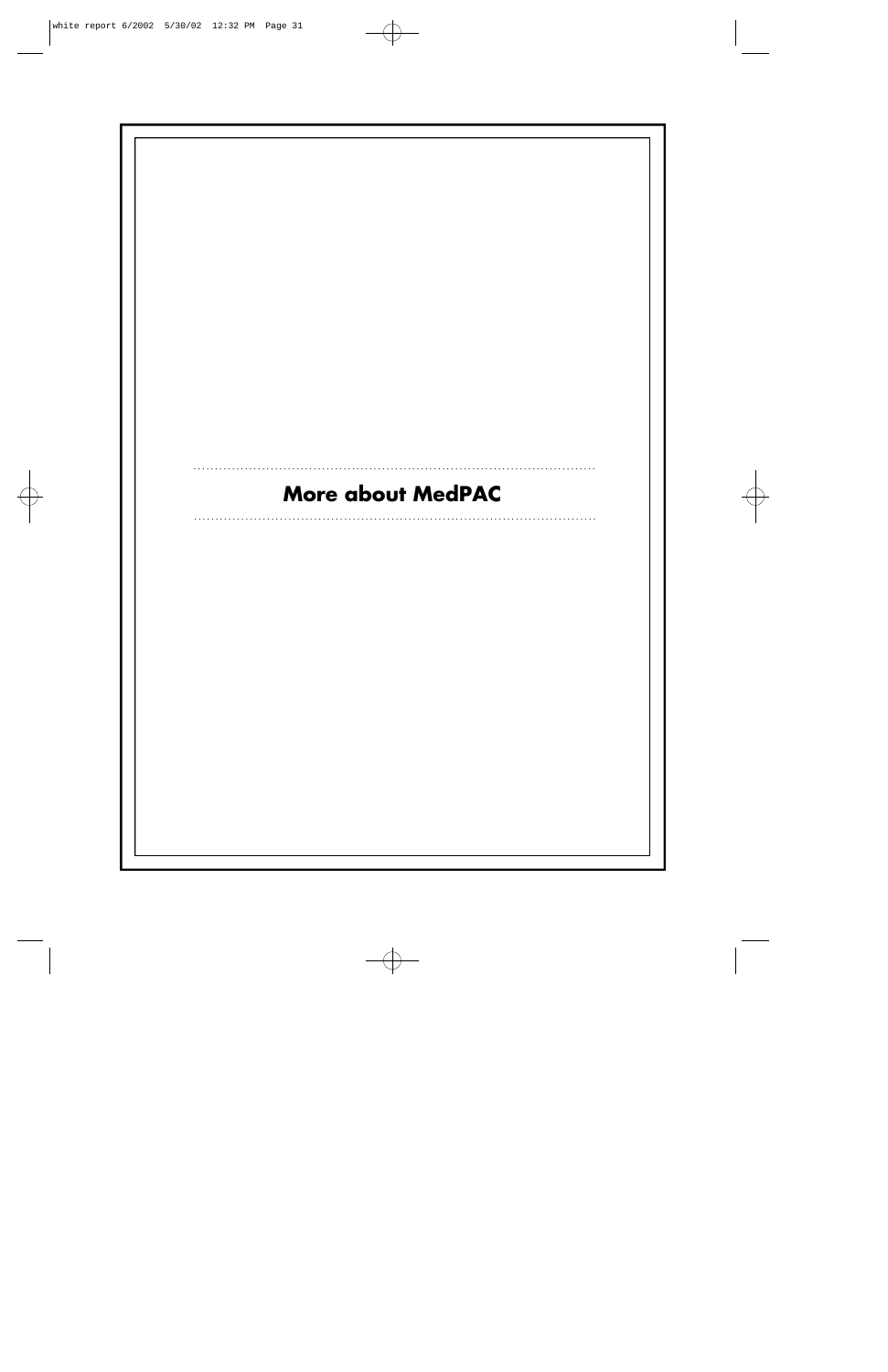# **Commission members**

#### **Glenn M. Hackbarth, J.D., chairman**

*Independent consultant* Bend, OR

#### **Robert D. Reischauer, Ph.D., vice chairman**

*The Urban Institute* Washington, DC

*Term expired April 2003*

**Autry O.V. "Pete" DeBusk** *DeRoyal* Powell, TN

#### **Glenn M. Hackbarth, J.D.**

**Alan R. Nelson, M.D.** *American College of Physicians* Washington, DC

#### **Robert D. Reischauer, Ph.D.**

**David A. Smith** *AFL–CIO* Washington, DC

#### **Ray E. Stowers, D.O.**

*Oklahoma State University College of Osteopathic Medicine* Tulsa, OK

*Term expires April 2004*

**Sheila P. Burke, M.P.A., R.N., F.A.A.N.** *Smithsonian Institution* Washington, DC

**Allen D. Feezor** *University Health Systems of Eastern North Carolina* Greenville, NC

**Ralph W. Muller** *University of Pennsylvania Health System* Philadelphia, PA

**Joseph P. Newhouse, Ph.D.** *Harvard University* Boston, MA

**Alice Rosenblatt, F.S.A., M.A.A.A.** *WellPoint Health Networks*

Thousand Oaks, CA

**John W. Rowe, M.D.** *Aetna Inc.*

Hartford, CT

*Term expires April 2005*

**Nancy-Ann DeParle, J.D.** *JPMorgan Partners* Washington, DC

**David F. Durenberger, J.D.** *Nat'l Institute of Health Policy, U. of St. Thomas* Minneapolis, MN

**Carol Raphael** *Visiting Nurse Service of New York* New York, NY

#### **Mary K. Wakefield, Ph.D., R.N., F.A.A.N.**

*Center for Rural Health University of North Dakota* Grand Forks, ND

**Nicholas J. Wolter, M.D.**

*Deaconess Billings Clinic* Billings, MT

**MECOAC**